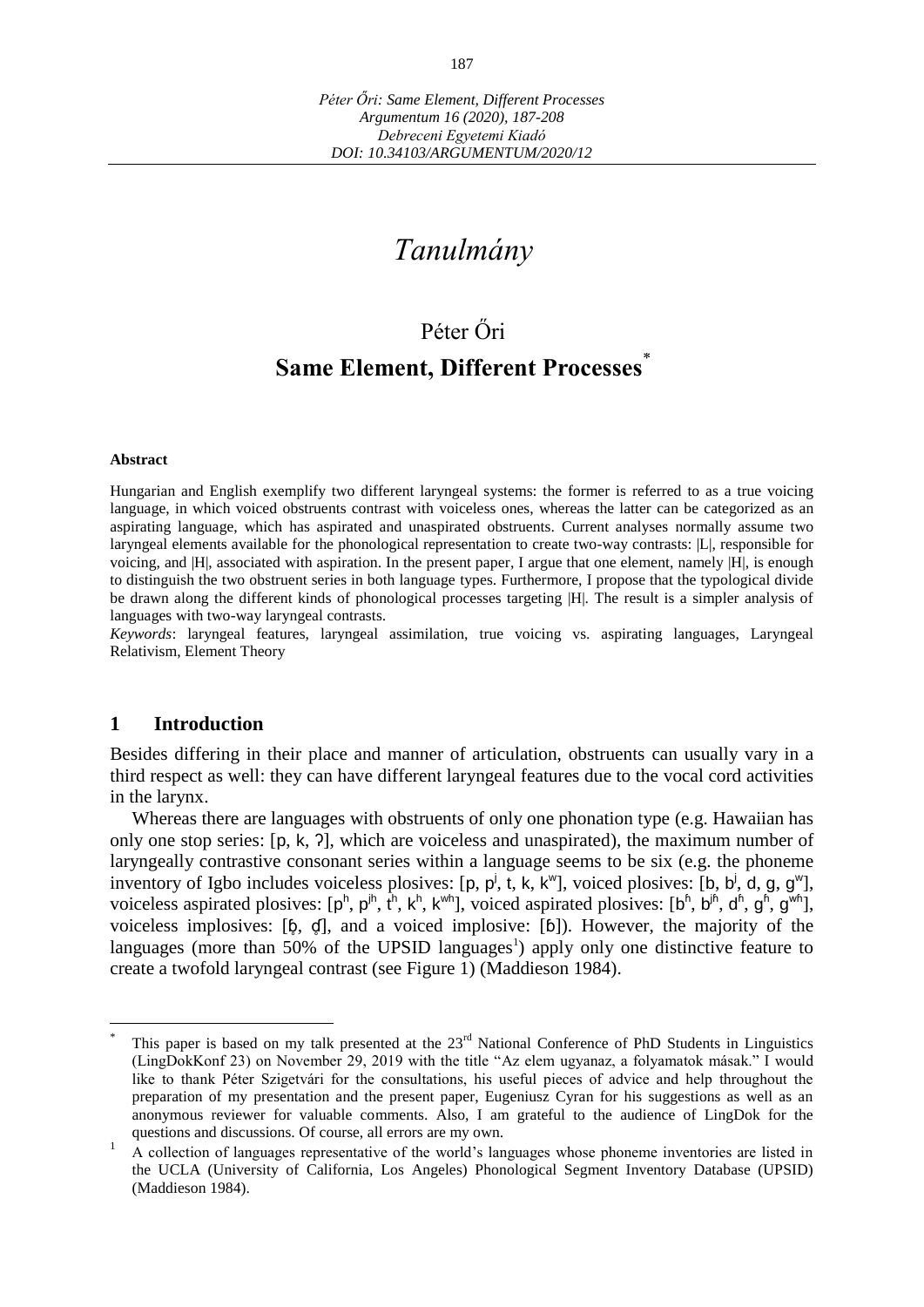| Péter Őri: Same Element, Different Processes |
|----------------------------------------------|
| Argumentum 16 (2020), 187-208                |
| Debreceni Egyetemi Kiadó                     |
| DOI: 10.34103/ARGUMENTUM/2020/12             |

Traditionally (see e.g. Lombardi 1995, 1999), this contrast in languages such as English and Hungarian is represented by the phonological feature [voice], which refers to vocal cord vibration. According to this analysis, the stops of Hun. *bécsi* 'of or relating to Vienna' and Eng. *bases* include [voice] (or [+voice] in a binary system<sup>2</sup>), while those of Hun. *pécsi* 'of or relating to Pécs' and Eng. *paces* are laryngeally unmarked, lacking this feature (or they are specified as [−voice] if the feature is bivalent). Nevertheless, it has been pointed out that the two series of obstruents in word-initial position have different characteristics in English than their "counterparts" in Hungarian. In the latter language, the articulation of voiced stops involves vocal cord vibration during the closure phase, i.e. the obstruent has a negative voice onset time (VOT). In the case of voiceless stops, the vocal cords begin to vibrate upon or shortly after the release of the sound, resulting in zero/short lag VOT. In English, on the other hand, the /b/ of words like *base* is not necessarily voiced; in other words, its VOT value can be identical to that of a Hungarian /p/. What distinguishes it from a word-initial /p/ such as the one in *pace* is that an English /p/ in this position is regularly aspirated: there is a considerable amount of time passing between the release of the stop and the beginning of vocal cord vibration, which is perceived as a little puff of air (a short [h]) following the stop, so these sounds are characterized by positive VOT (see Figure 2).



*Figure 1. The distribution of the UPSID languages according to the number of their stop series*

This difference in the realization of laryngeal contrast in the two languages is reflected in the analyses of, for example, Halle & Stevens (1971), Iverson & Salmons (1995) and Beckman, Jessen & Ringen (2013). In this view, the feature [voice] continues to be present in Hungarian. As in this language, the production of  $/b$ , d,  $\mu$ ,  $g/d$  does require active vocal cord vibration, it seems indeed appropriate to make them the marked stop series and to assign them higher complexity in their representation. In English, however, it is the phonemes  $/p$ , t, k/ that are taken to be the marked obstruents because of the extra effort necessary for the spreading of the glottis needed for the production of aspirated stops:  $[p^h, t^h, k^h]$  (Halle & Stevens 1971)—as opposed to the plain  $[p \sim b, t \sim d, k \sim g]$  series, the realizations of the phonemes /b, d, g/, which are only passively voiced if they occur in a voicing environment (in intersonorant position). Therefore,  $/p$ , t,  $k/$  can be treated as consonants containing the distinctive feature

<sup>2</sup> For a discussion on the advantages of assuming unary/monovalent distinctive features over binary ones, see e.g. Harris & Lindsey (1995).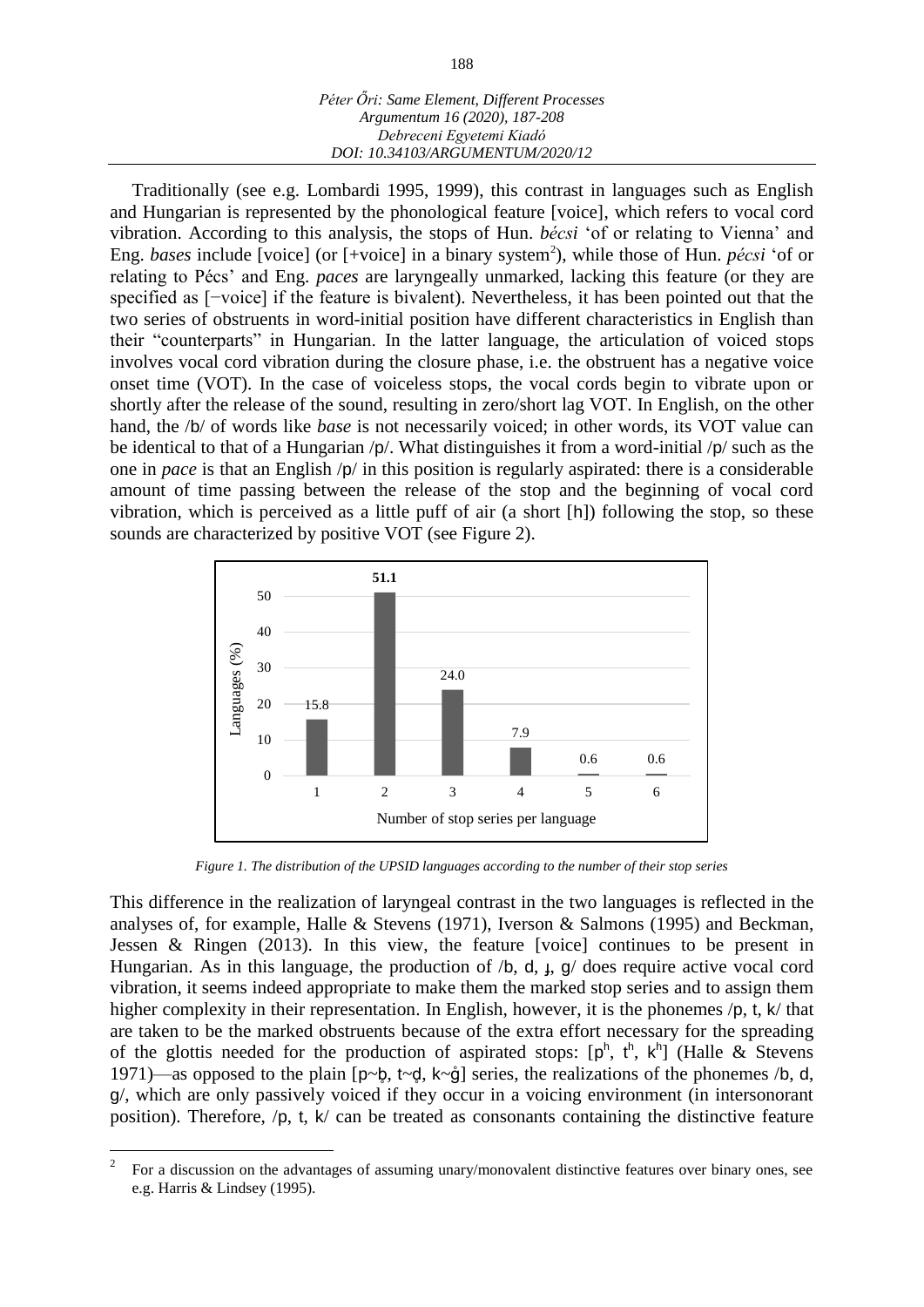$[(\pm)$ spread glottis] or, simply,  $[(\pm)$ aspiration]. Table 1 summarizes the laryngeal representation of obstruents in this nontraditional approach.



*Figure 2. Waveforms of the word-initial stop+vowel sequences in words like Hun.* bécsi *'of or relating to Vienna' and* pécsi *'of or relating to Pécs' as well as in Eng.* bases *and* paces *(Ladefoged & Disner 2012: 138)*

|           | [voice]   | $\left[\!\left[{\cal O}\right]\!\right]^3$ | [aspiration] |
|-----------|-----------|--------------------------------------------|--------------|
| Hungarian | /b, d, g/ | $/p,$ t, k $\prime$                        |              |
| English   |           | /b, d, $g/$                                | /p, t, k/    |

*Table 1. The representation of laryngeal contrast in Hungarian and English (the marked obstruents are in bold)*

Furthermore, the phonological behavior of the different obstruent types in the two languages also seems to support the idea of analyzing these languages as different laryngeal systems. In the phonology of Hungarian, the feature [voice] plays an active role as it can spread to another segment, making it voiced (e.g. in  $mos \sim mosd$  [mo[~moʒd] 'wash-INF~wash-2sG-IMP-DEF'). As for English, it follows from the representation that such voice assimilation is not possible (e.g. *washed* cannot be pronounced as \*[wɔʒ ] since /d/ does not contain a laryngeal feature to spread). It has also been observed that in words like *plain* and *twain* the sonorant following the aspirated stop undergoes devoicing systematically ([p]*ain* and [tw*]ain*), which can be considered the spreading of the voicelessness of the obstruent (Backley 2011). The decision to take /p, t, k/ to be laryngeally specified, i.e. to be the marked obstruent type, is in accordance with these facts.

The terms *voiced* and *voiceless* can be used in a phonological sense for Hungarian because it also reflects the behavior of the given obstruent type. Languages using active vocal cord vibration as a distinctive feature are called true voicing languages. Further examples of this laryngeal system typically include Romance languages (e.g. Italian, Spanish and French), and Slavic languages (e.g. Polish, Russian and Serbo-Croatian). In English, on the other hand, the stops /b, d, g/ can become voiced only in intersonorant position and are phonologically inactive in laryngeal assimilations; therefore, they are normally referred to as lenis consonants and their aspirated counterparts as fortis consonants in the phonological literature. Languages

 $\overline{\mathbf{3}}$ <sup>3</sup> Note that, despite the difference in spelling and phonemic transcription, the realizations of the unmarked obstruents in word-initial position tend to be identical in the two languages, i.e. [p, t, k].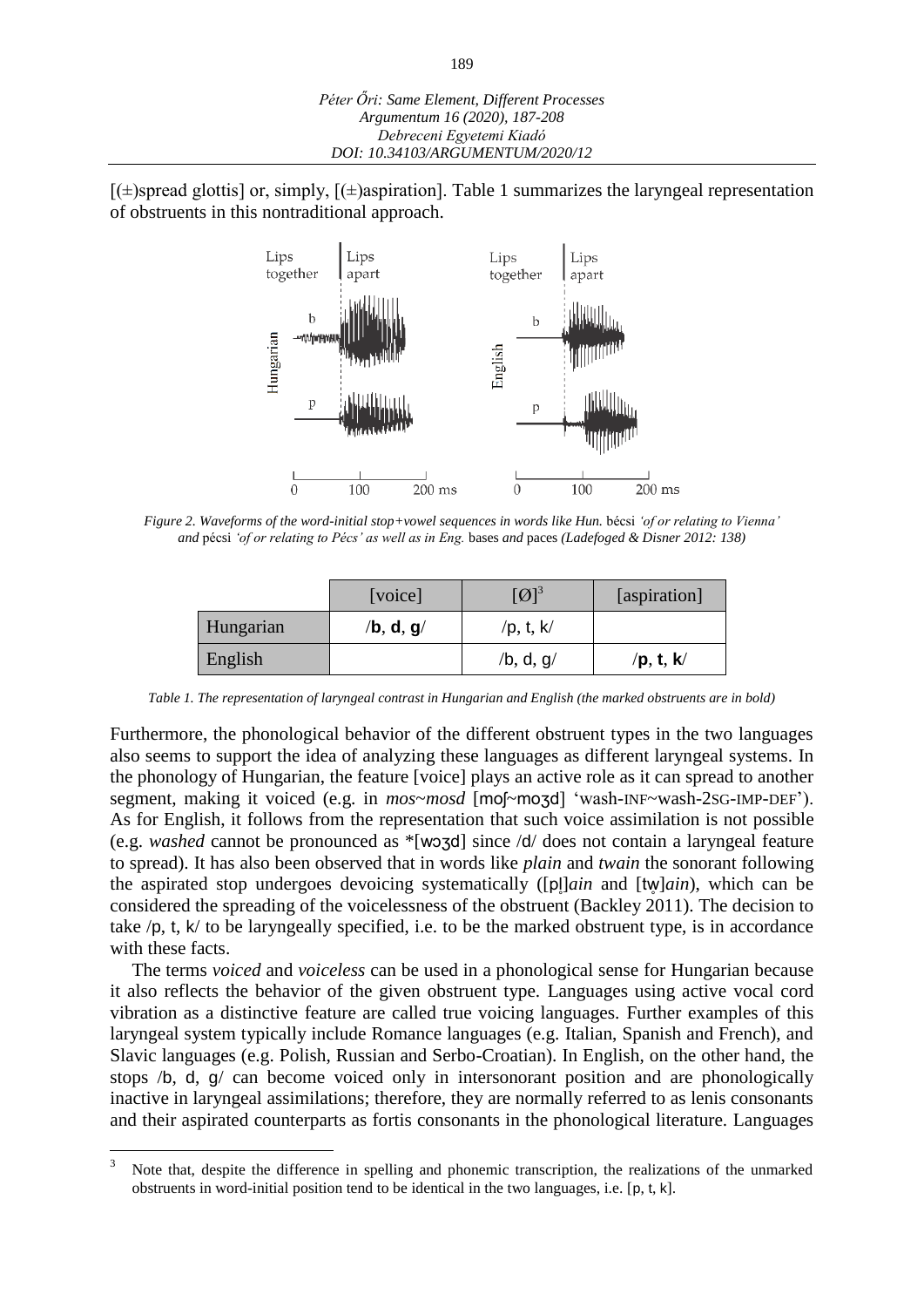with such obstruent series are called aspirating languages. Most Germanic languages (e.g. German and Icelandic) and, for instance, Mandarin belong here. Almost 90% of the UPSID languages with two-way laryngeal contrasts are either voicing or aspirating (Szigetvári 1996).

Throughout the paper, instead of the distinctive features [voice] and [aspiration], I will mostly use the melodic elements |L| and |H|, respectively, as applied in Element Theory (ET) (see e.g. Backley 2011). This choice will, however, not affect the present analysis. (For a comparison of distinctive features and melodic elements, see e.g. Harris & Lindsey (1995).)

In the subsequent sections, I will aim to show that, contrary to the current trend in laryngeal analysis described above, it is unnecessary to assume two laryngeal elements to distinguish obstruents in languages with two-way laryngeal contrasts—|L| for true voicing languages and  $|H|$  for aspirating languages. We will see that the regularities concerning the behavior of the two elements are only tendencies, not an ideal basis for typological categorization. Therefore, I will argue that the same element, namely |H|, should be held responsible for laryngeal contrast in languages with two obstruent series (both aspirating and voicing) 4 and that the laryngeal typology of languages should be created along the differences in the phonological processes targeting this element. A further assumption is that the physical realizations of the marked and unmarked obstruent series may vary across languages as the phonetic interpretation of a given phonological representation should be considered language specific. I will show how this reanalysis<sup>5</sup> is possible through the following cases: the two main dialects of Polish; Southern American English dialects and Swedish, which have been claimed to have both |H| and |L|; and, finally, Hungarian, a typical representative of Llanguages.

As a result, we will end up with a simpler laryngeal analysis: the number of elements available for distinguishing two obstruent series will be reduced to one, $6$  while the phonological processes operating on it will only include the types identified so far in the literature. Also, taking the relationship between phonological representation and its phonetic interpretation to be arbitrary will not make the picture more complex since even in current analyses it is inevitable to accept a certain degree of arbitrariness in the physical interpretation of the two laryngeal elements assumed.

<sup>4</sup> In laryngeal systems like Thai and Hindi, which contrast three and four series of obstruents, respectively, it seems necessary to utilize both |H| and |L| in order to be able to represent the voiceless unaspirated, the voiceless aspirated and the voiced unaspirated obstruents in Thai as well as the additional voiced aspirated (breathy voiced) set in Hindi. The idea that only |H| should play a role in creating two-way contrasts and that the presence of |L| in a system implies that of |H| may be supported by the fact that in Thai and Hindi voiceless aspirates (containing |H|) are acquired earlier than their voiced counterparts (which have |L|), suggesting that the latter can be regarded as more marked (Vaux & Samuels 2005).

<sup>5</sup> For other analyses in which the same feature/element is taken to be responsible for the two-way laryngeal contrast in both aspirating and voicing languages with the voiceless/fortis obstruents forming the marked series, see van der Hulst (2015) and Schwartz (2016). The most important respect in which their proposals differ from that of the present paper is practically that the said authors encode the distinction between the two types of laryngeal systems in the phonological representation. Here, it will be claimed that the difference is not representational but purely computational (i.e. can be defined in terms of the phonological processes characteristic of the given languages), accompanied by the language-specific phonetic implementation of the contrast.

<sup>6</sup> Removing |L| from the laryngeal analysis of languages with two sets of obstruents is intended to be a contribution to the enterprise of decreasing the number of melodic elements in Element Theory in order to reduce redundancy in the representation—for a comparison of the element inventories in different versions of ET, see Backley (2012).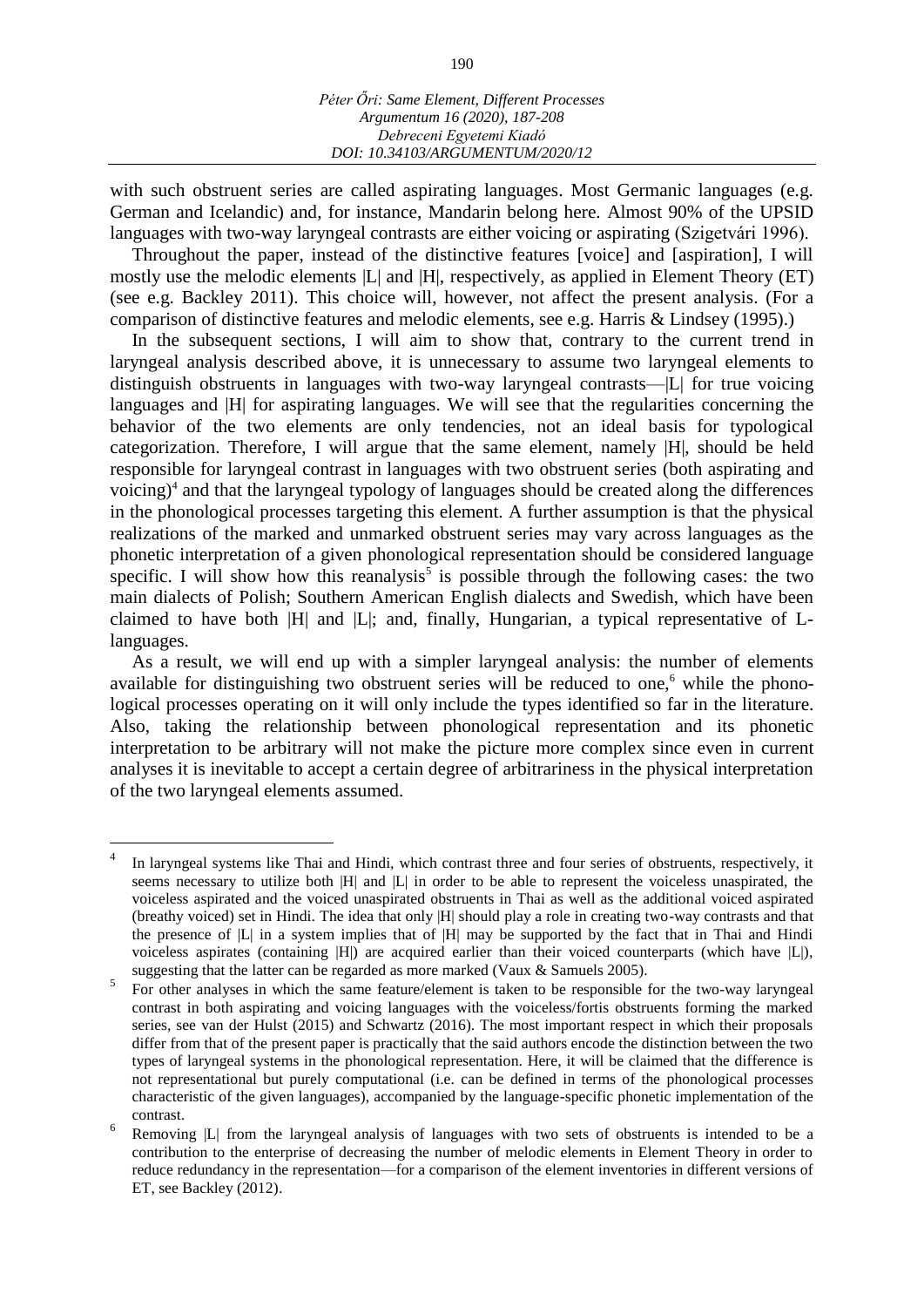### **2 The reanalysis of Polish**

#### *2.1 Two laryngeal systems?*

Let us consider the examples in (1), where "S" stands for sonorant (Cyran 2011). Based on the phonetic characteristics of the laryngeally contrastive obstruents, i.e. the fact that Polish has fully voiced and voiceless obstruents word-initially and -medially if they are followed by (a sonorant consonant plus) a vowel, as shown in (1a–b), it seems reasonable to assume that it is a true voicing language with word-final devoicing (see (1c)).

| (1) | a.          | #__(S)V    | $[p^j]$ ić     | 'to drink'                          |
|-----|-------------|------------|----------------|-------------------------------------|
|     |             |            | $[b^j]$ ić     | 'to hit'                            |
|     |             |            | [p] łotem      | 'fence-INSTR'                       |
|     |             |            | [b] lotem      | 'mud-INSTR'                         |
|     |             | b. $V(G)V$ | ry[s]a         | 'scratch'                           |
|     |             |            | ry[z]a         | 'ream'                              |
|     |             |            | $o[k]$ nie     | 'window-LOC'                        |
|     |             |            | $o[g]$ nie     | 'fire-PL'                           |
|     | $c_{\cdot}$ | $(S)$ #    | by[k]~by[k]a   | 'bull-NOM-SG~bull-GEN-SG'           |
|     |             |            | wa[k]~wa[g]a   | 'scale-GEN-PL~scale-NOM-SG'         |
|     |             |            | ka[t]r~ka[d]ra | 'personnel-GEN-PL~personnel-NOM-SG' |

Moreover, the data in (2), also from Cyran (2011), illustrate regressive voice assimilation: due to word-final devoicing, which can be thought of as the delinking of the laryngeal element |L|, both *rad* and *rzut* end in a voiceless [t], which becomes voiced once followed by a voiced obstruent (see (2a)). This phenomenon provides further support for analyzing Polish as an Llanguage since a phonetically voiced obstruent should be assumed to contain |L| if voice is a phonologically active feature, being able to spread to the preceding obstruent.

| (2) | a. rzu/t b/agnetem    | $\rightarrow$ rzusd b agnetem                    | 'bayonet throw'          |
|-----|-----------------------|--------------------------------------------------|--------------------------|
|     | $ra/d$ g/lupich       | $\rightarrow$ ra[d g] lupich                     | 'silly advice-GEN-PL'    |
|     | b. rzu/t $p/oziomy$   | $\rightarrow$ rzu <sup>[t p</sup> ]oziomy        | 'horizontal plan'        |
|     | ra/d p/rzyjacielskich | $\rightarrow$ ra <sup>[t p]</sup> rzyjacielskich | 'friendly advice-GEN-PL' |

Things become more puzzling though when a final obstruent is followed by a sonorant segment in the next word. As we expect, the obstruent will be voiceless in word-final position, which is the end of the story in Warsaw Polish (WP): there is no laryngeally specified segment following it, so it will not undergo voicing. However, in Cracow Polish (CP), this laryngeally unmarked obstruent tends to become voiced. (3) exemplifies this difference between the two dialects:

| (3)                |               | WP                |                               |                          |
|--------------------|---------------|-------------------|-------------------------------|--------------------------|
| rzu/t $\sigma$ /ka | $\rightarrow$ | lc 11             | ld bl                         | 'glimpse'                |
| ra/d o/jcowskich   | $\rightarrow$ | [t ɔ]             | $\lceil d \rceil$             | 'fatherly advice-GEN-PL' |
| rzu/t m/łotem      | $\rightarrow$ | [t <sub>m</sub> ] | $\lceil d \, \text{m} \rceil$ | 'hammer throw'           |
| ra/d m/atczynych   |               | [t m]             | $\lceil d \, \text{m} \rceil$ | 'motherly advice-GEN-PL' |

Cyran (2011, 2014, 2017) accounts for this dialectal difference by taking WP and CP to represent different laryngeal systems. Whereas WP is a schoolbook example of an L-language, he argues that voicing in CP can be explained most effectively if it is treated as an H-system.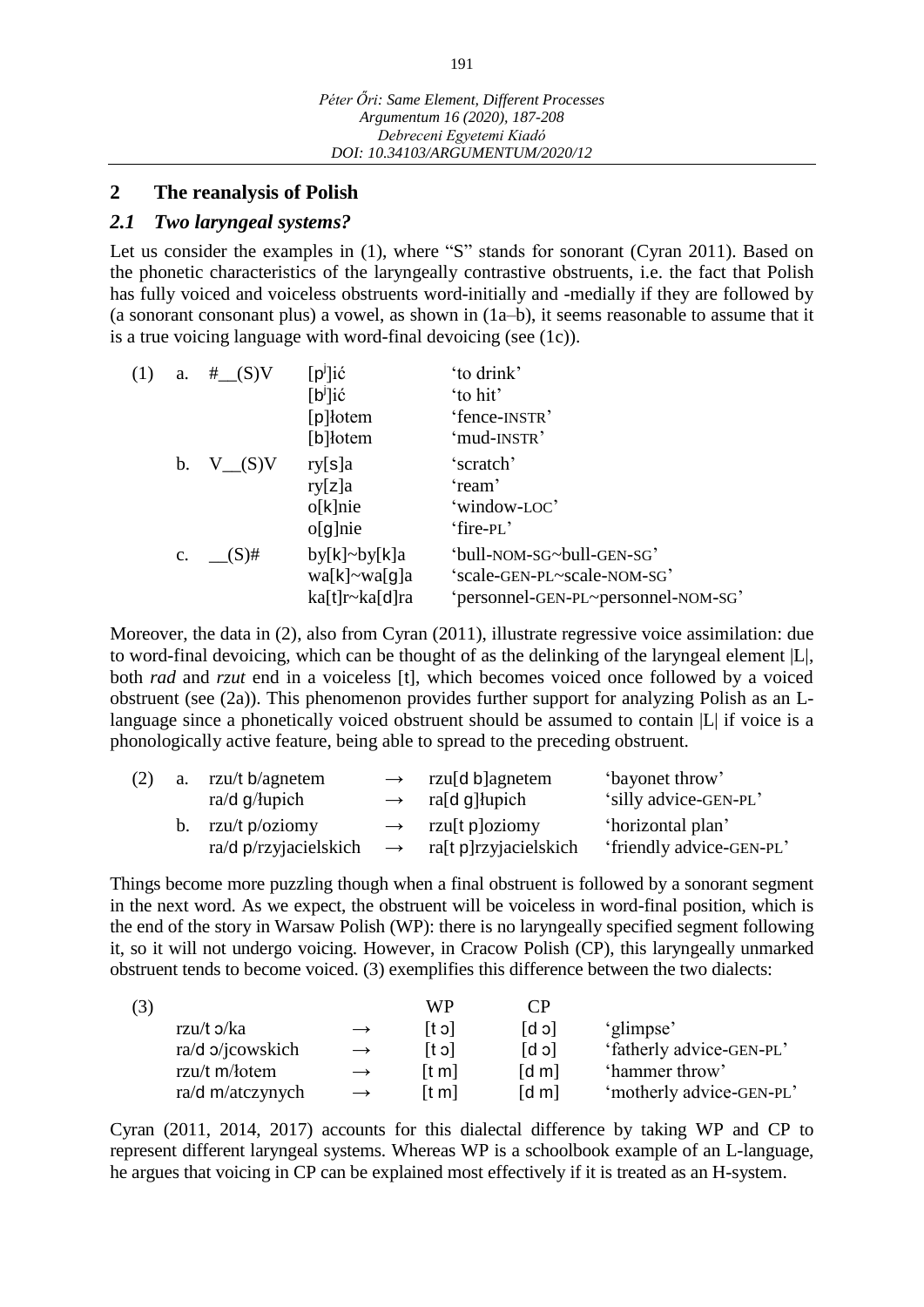To make such a phonological analysis possible, we need to accept an approach which is different from the one assuming that there is a direct relation between the laryngeal marking of an obstruent and its phonetic realization, i.e. that the marked obstruents of a Hungarian-type language must contain |L|, and those of an English-type language |H|, a view termed "Laryngeal" Realism" by Honeybone (2005). Indicating its position relative to Laryngeal Realism, Cyran calls the alternative view Laryngeal Relativism. Its main principle is that "[b]oth the marked and the unmarked series of obstruents are subject to arbitrary assignment of phonetic qualities respecting the principle of sufficient phonetic distance between the two series" (Cyran 2011: 60). In other words, the phonetic characteristics of obstruents are not supposed to play a role in deciding either which are the marked and the unmarked series in a given language or whether the language is an L- or H-system: the presence or absence of an underlying laryngeal element in an obstruent and the physical realization of the segment should be considered to a great extent independent,<sup>7</sup> with the natural criterion that the two obstruent series should be phonetically different enough in order to be clearly distinguishable. It follows that we can identify the phonological make-up of an obstruent only by examining its behavior in the language in question. Figure 3 illustrates the arbitrary relationships between the phonetic properties of laryngeally contrastive obstruents and their phonological representation, the marked member of the pair being represented by a filled circle and the unmarked one by an empty circle.

If we compare, for instance, the first with the fifth language type in Figure 3, what we see is that in the Laryngeal Relativism view, the same phonetic form can have different phonological representations. In this case, both languages have fully voiced and voiceless unaspirated obstruents; however, in type 1, exemplified here by French, the fully voiced obstruents constitute the marked series, containing the element |L|, whereas in type 5, the voiceless unaspirated obstruents are the laryngeally marked consonants, assumed to contain |H|. Cyran suggests that the Cracow dialect be taken to belong to this category so that sandhi voicing (voicing across morpheme boundaries) before sonorants can be properly explained.



*Figure 3. The phonetic realizations and the phonological representations of laryngeally contrastive obstruents in the Laryngeal Relativism approach (Cyran 2011)*

According to this analysis, the word-initial plosive of /p<sup>H</sup>/*lotem*<sup>8</sup> 'fence-INSTR' in CP is laryngeally marked, but the |H| in it does not result in actual aspiration but rather in the stable

<sup>7</sup> Of course, it does not mean that anything goes. As |H| is typically associated with vocal cord vibration starting around or after the release of plosives, taking it to be responsible for voicing would be ungrounded (Cyran 2011: 57).

<sup>8</sup> The "H" in superscript denotes that the given obstruent contains the element |H|; the "0" in superscript shows that the obstruent is laryngeally unmarked/delaryngealized.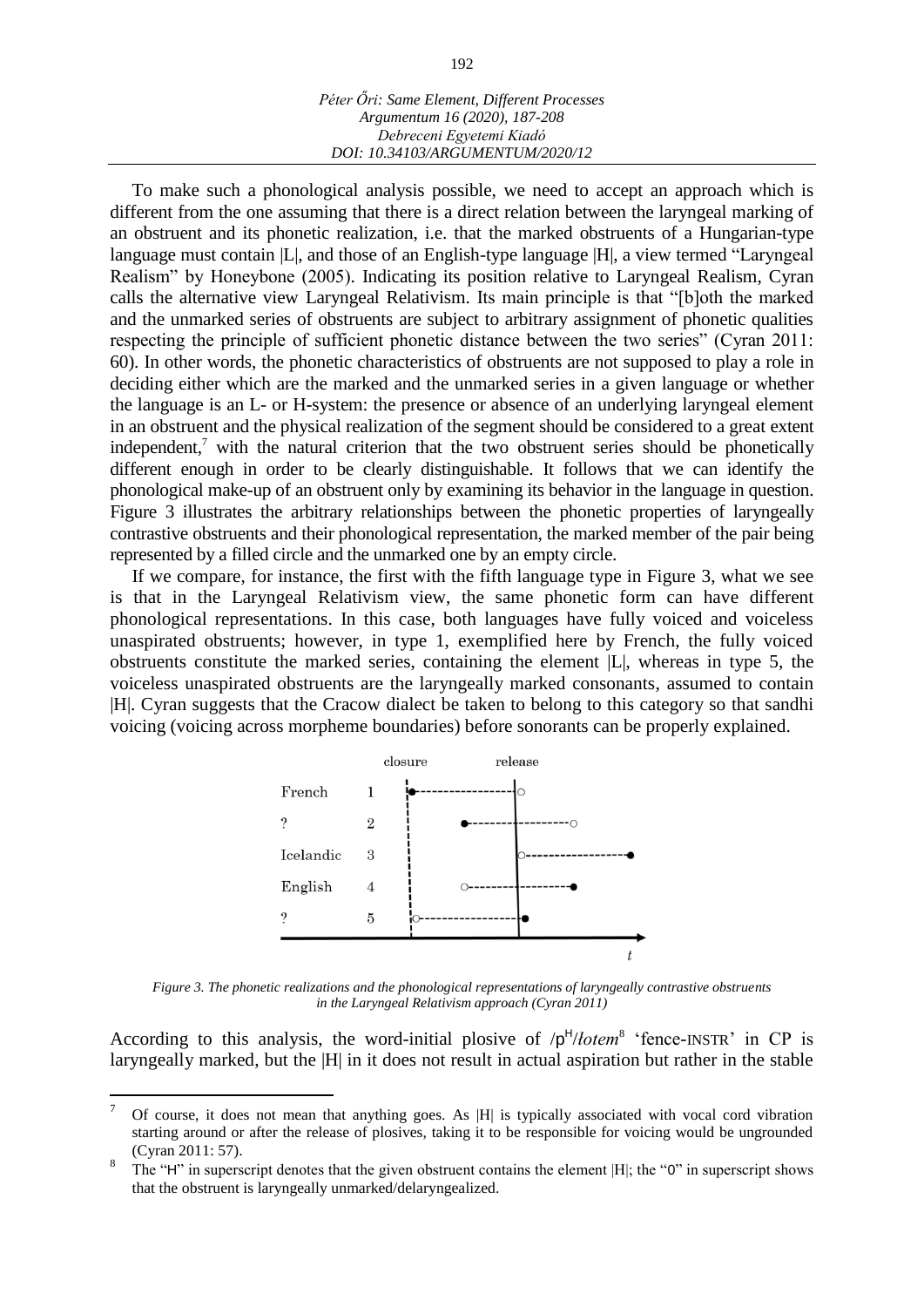voicelessness of the consonant ([p]*lotem*). The phoneme  $/b^0$  is unspecified for a laryngeal element in this dialect. The natural realization of such an unmarked obstruent is typically a voiceless unaspirated segment (based on Maddieson 1984: 27), which is what we can observe in *by*/k<sup>0</sup>/ 'bull-NOM-SG' and *wa*/g<sup>0</sup>/ 'scale-GEN-PL': neither the /k/ nor the /g/ contains a laryngeal element, the former having undergone delaryngealization in word-final position, the latter never having had one, so their phonetic realization is [k]: *by*[k] and *wa*[k]. In the case of /b 0 /*łotem* 'mud-INSTR,' on the other hand, the |H|-less word-initial plosive is pronounced as [b] because it is subject to passive voicing, a phenomenon typical in H-languages, since it is in a voicing environment. Similarly, the laryngeally unmarked final obstruents of  $(rzu/t^0/ \rightarrow)$ *rzu*[t] 'throw' and  $\left(\frac{ra}{d^0}\right) \rightarrow$  *ra*[t] 'advice-GEN-PL' will be voiced if they are followed by a sonorant in the next word, e.g. *rzu*[d] *oka* 'glimpse' and *ra*[d] *ojcowskich* 'fatherly advice-GEN-PL.' Cyran labels this type of voicing "enhanced passive voicing" as in a phonological sense, it is the same as passive voicing, but phonetically, it is identical to active voicing, i.e. the full voicedness of an obstruent. As for WP, which is analyzed as an L-language, enhanced passive voicing will not occur in unmarked obstruents, otherwise they would become phonetically too similar to and therefore indistinguishable from the actively voiced marked ones containing |L|. This is what explains that cross-word presonorant voicing is not characteristic of this dialect.

In conclusion, it seems justifiable to analyze WP and CP as different laryngeal systems. Despite the fact that their two series of obstruents are phonetically identical, sandhi voicing before sonorants in CP can be accounted for if WP is considered an L-language and CP is reanalyzed as an H-language in the Laryngeal Relativism view.

#### *2.2 Or rather one laryngeal system?*

 $\overline{a}$ 

The principles of Laryngeal Relativism make it possible to recategorize WP as well and consider it an H-system, just like CP.

If both dialects are assumed to be H-languages, then the phonetically voiceless obstruents, like the one in /p<sup>H</sup>/*lotem*, are the laryngeally marked series in both varieties, while the ones in /b<sup>0</sup>/*lotem*, *ra*/d<sup>0</sup>/ and *rzu/t*<sup>0</sup>/ are unspecified for a laryngeal element (either originally or as a result of word-final delaryngealization). As for their phonetic realization, the /b/ of /b<sup>0</sup>/*lotem* is pronounced fully voiced because it occurs in a voicing environment, a condition not applying to the final obstruents in  $ra/d^0$  and  $rzu/t^0$  as well as to the ones in  $ra/d^0$ p H /*rzyjacielskich* and *rzu*/t 0 p H /*oziomy*, which is why they remain voiceless.

The only thing the two dialects differ in is whether the obstruents of  $ra/d^0$  and  $rzu/t^0$ undergo voicing if they are followed by a sonorant in the next word, and this difference seems to lie in what exactly qualifies as a voicing environment in each dialect. Since the phonological representations of the segments are now identical in CP and WP, if the two systems are computationally the same, the reason for this variation should be looked for in the phonetics.

I argue that the difference in the phonetic realizations of the same unmarked obstruent depends on how strong an environment the given dialect requires to trigger voicing.<sup>9</sup> CP is the

<sup>9</sup> In fact, we can find other examples of H-languages whose respective unmarked obstruents have different physical realizations in the same environment in terms of their voicedness. This must mean that these languages need environments of different strengths to trigger phonetic voicing. For instance, in Icelandic, lenis obstruents remain voiceless even in intersonorant position (see Figure 3 and Árnason 1980: 9), an environment which tends to be sufficiently strong to make a lenis obstruent voiced in a typical H-language like German (Beckman, Jessen & Ringen 2013: 12, 18). English seems to be a step even farther away from Icelandic because its word-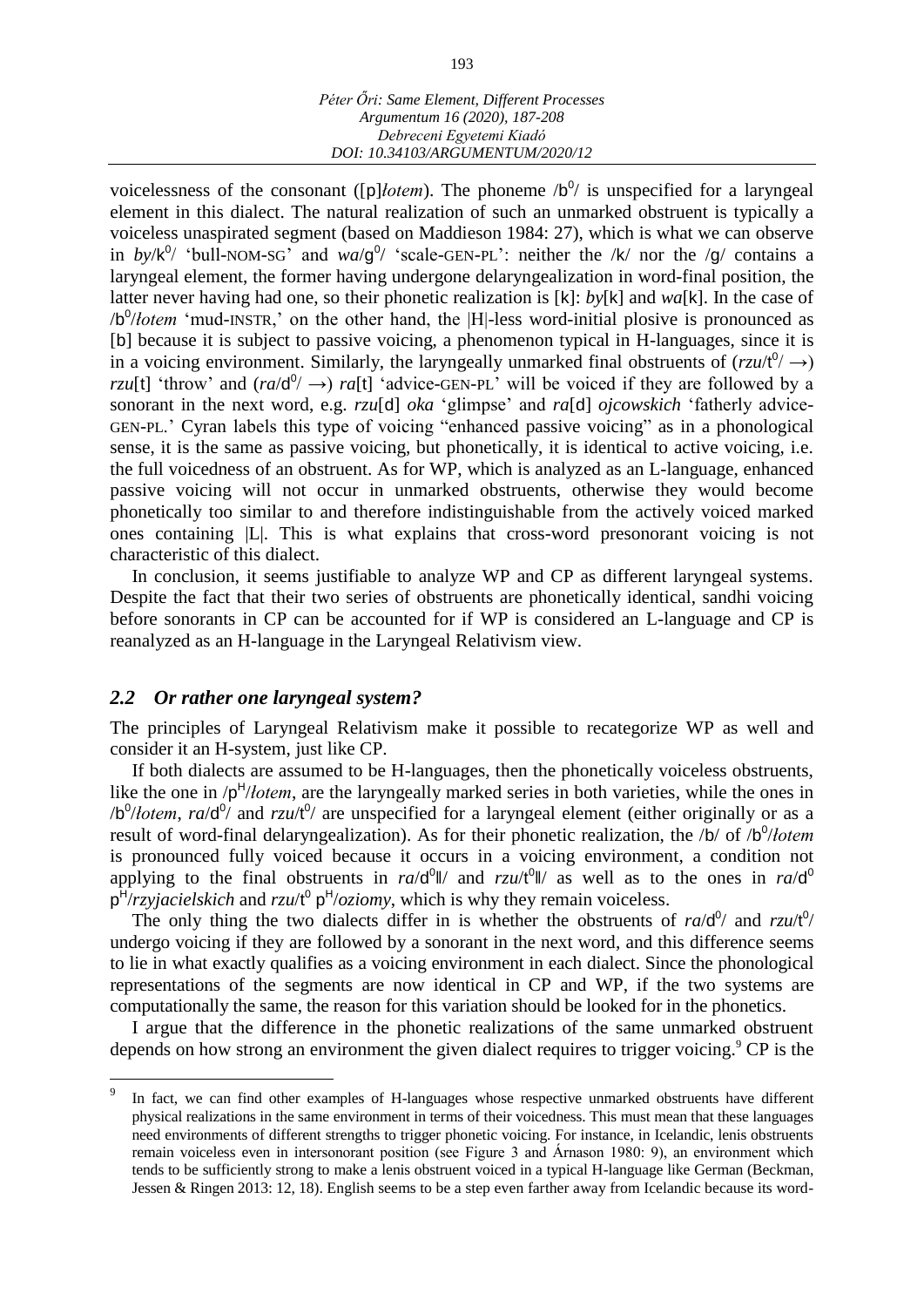least strict in this respect: its laryngeally unspecified obstruents are pronounced fully voiced before any vowel, sonorant consonant or voiced obstruent (e.g. in *rzu*/t<sup>0</sup>  $\Delta/ka$ , *rzu*/t<sup>0</sup> m/*łotem* and *rzu/t*<sup>0</sup> b/*agnetem*). In WP, however, the final obstruent of *rzu/t*<sup>0</sup>/ does not undergo voicing before /ɔ/*ka* or /m/*łotem* unlike the /b/ of /b 0 /*łotem*. Even though in all of these cases the unmarked obstruent is in a voicing environment, the resistance of the /t/ in *rzu*/t<sup>0</sup>  $\frac{1}{2}$ /*ka* or *rzu*/t<sup>0</sup> m/*lotem* to voicing can be considered the result of phonetic analogy,<sup>10</sup> which insures that the forms of *rzut* in these environments remain phonetically similar to the one pronounced in isolation. Such paradigm uniformity effects cannot be detected in the pronunciation of *rzu*/t 0 b/*agnetem*, where enhanced passive voicing occurs in the final obstruent. These data suggest that voicing in WP requires a stronger voicing environment to be triggered, which is provided in *rzu*/t 0 b/*agnetem*: phonetically, the voicing of /b/ is "a sort of compensation by an *active gesture or gestures* in the face of intra-oral air pressure build-up, which due to obstruent stricture, has an inhibitory effect on vocal fold vibration" (Cyran 2011: 55, emphasis added), whereas the articulation of spontaneously voiced sonorants like  $/m/$  and  $/2/$  does not involve such an active effort, i.e. their voice-inducing capacity is weaker.<sup>11</sup>

In sum, my goal in this section was to show that although Polish is traditionally taken to be an L-language, it can also be analyzed as an H-language based on the Laryngeal Relativism of Cyran. He suggests that the difference in the voicing of word-final obstruents in the two main dialects of Polish be accounted for by treating the two varieties as different laryngeal systems. However, we could simply assume that they represent the same language type, both being an H-language, and explain the different behavior of their obstruents in certain environments in terms of differences in their phonetic realizations.

initial unmarked obstruents are often considerably voiced in spite of the relatively weak voicing environment (Hunnicutt & Morris 2016: 222–223).

<sup>&</sup>lt;sup>10</sup> A similar instance of the effect of phonetic analogy is the physical realization in American English of militaristic [milotoristik], \*[milororistik], where, in spite of the fact that the necessary conditions are met, flapping fails to apply in order for the phonetic form of the derivative to remain closer to that of the root *military* [milet<sup>h</sup>eri]. This makes the realizations of the members of the paradigm more uniform. A further example is from French: the duration of the occlusion phase in /d/ has been shown to be longer in *pas de rôle* 'no role,' where the plosive is in prevocalic position, than in *pas drôle* 'not funny.' However, in *pas d'rôle*, a form in which the vowel following the plosive has been elided, leaving it in preconsonantal position (just like in *pas drôle*), the /d/ maintains its phonetic quality (Steriade 2000).

<sup>&</sup>lt;sup>11</sup> The difference between the two Polish varieties may seem to be the result of dialect-specific idiosyncratic properties which can be simply defined as CP having an SPE-type arbitrary rule to voice unmarked obstruents before sonorants across word boundaries, as opposed to WP, which lacks it. However, it is argued in the present paper that this case is rather similar to the difference in the physical realizations of word-initial unmarked plosives in English vs. German: despite these segments having identical phonological representations in two aspirating languages, their voicedness varies across these languages (see footnote 9 too), which should be considered a phonetic issue. As for Polish, it has been shown that the voicing of word-final unmarked obstruents caused by a following voiced segment in the next word is, in fact, not a homogenous phenomenon: besides the tendency that the distinction between underlyingly voiced and voiceless word-final obstruents is not completely neutralized, whatever follows the segments (Slowiaczek & Dinnsen as cited in Cyran 2017: 485), Strycharczuk's research (as cited in Schwartz 2016: 114) has found that in CP, more voicing is observable before actively voiced obstruents than before spontaneously voiced sonorants. These variations suggest that the voicedness of final obstruents is indeed a scalar property, and, based on Strycharczuk's results, it is also reasonable to distinguish different degrees of strength in the voice-inducing capacity of speech sounds. Now, what CP and WP differ in is that the range of sandhi voicing environments in WP appears to start later along the continuum of potential voice-triggering segments extending from "actively voiceless sounds" through "spontaneously voiced sounds" to "actively voiced sounds," a slide resulting from the interplay between voice induction and paradigm uniformity effects responsible, in the present case, for voice inhibition in WP.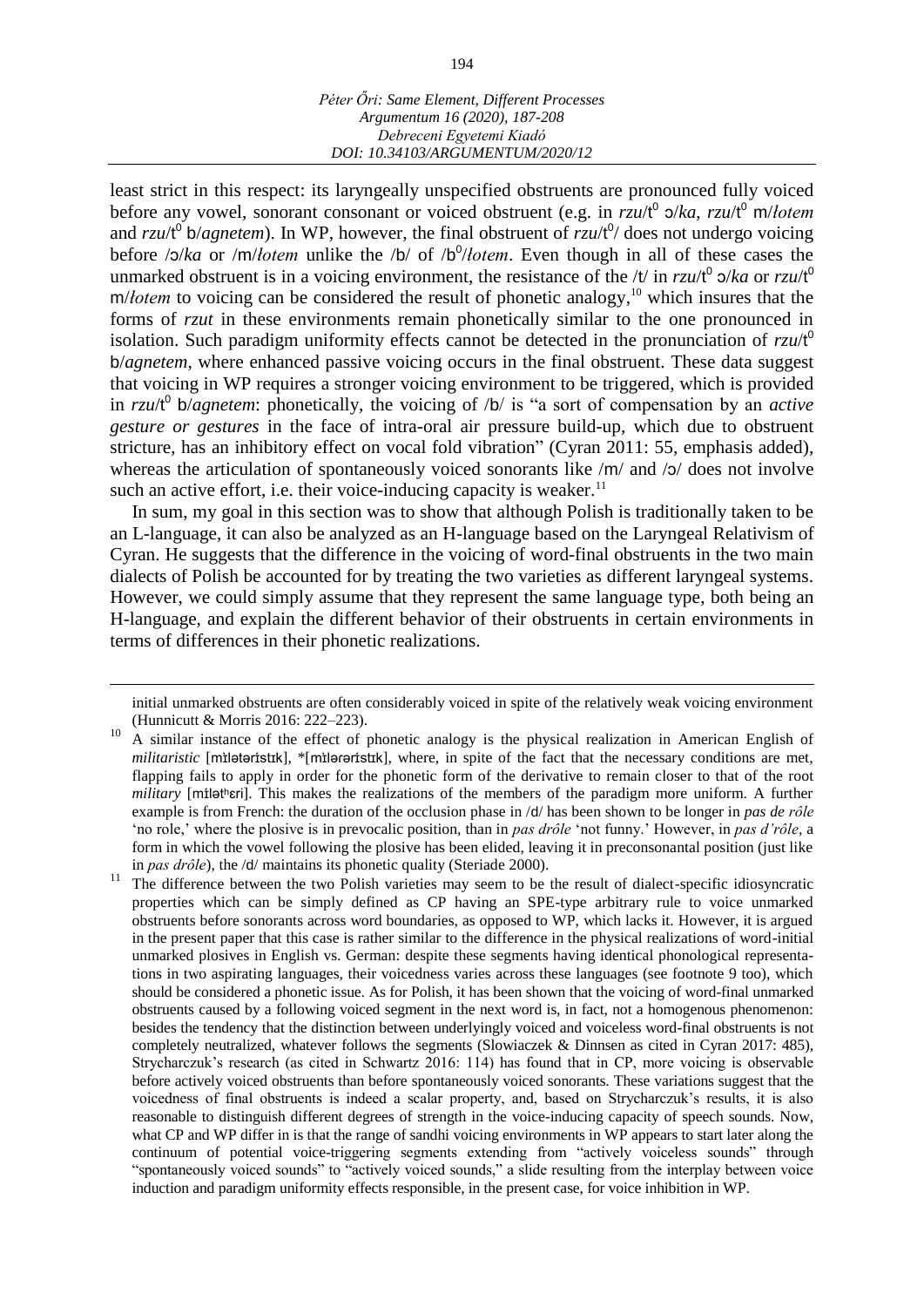### **3 Languages with two-way laryngeal contrasts containing |H| and |L| at the same time?**

Having examined the peculiar case of the Polish dialects and the possibility of reanalyzing both as H-systems, let us look into two languages in which we can find traces of both aspiration and voicing. I will argue that |H| is enough for the representation of laryngeal contrast in these cases too.

Tables 2 and 3 show VOT values of word-initial plosives in Alabama and Mississippi English (henceforward Southern American English) and Swedish, respectively. In both languages, fortis plosives are strongly aspirated at the beginning of a word. Lenis obstruents in Swedish are always significantly prevoiced, and the same tendency can be observed in the English dialect in question: about 78% of its lenis obstruents have a negative VOT wordinitially. It is precisely the unmarked (i.e. voiceless unaspirated) obstruent series that is missing from these languages, which is extremely unusual.

|        |                          | bilabial | alveolar | velar  |
|--------|--------------------------|----------|----------|--------|
| Lenis  | negative VOT (77.8%)     | $-92.6$  | $-96.9$  | $-85.$ |
|        | short lag VOT $(22.2\%)$ |          | 15.7     |        |
| Fortis | (positive VOT)           | 69.      |          |        |

*Table 2. VOT values of word-initial plosives in Southern American English (in ms) (Hunnicutt & Morris 2016)*

|                         | bilabial | alveolar | velar |
|-------------------------|----------|----------|-------|
| (negative VOT)<br>Lenis | $-111.7$ | $-86.3$  |       |
| Fortis (positive VOT)   |          |          | 74.5  |

*Table 3. VOT values of word-initial plosives in Swedish (in ms) (Beckman, Helgason, McMurray & Ringen 2011)*

The data in (4) show the laryngeal characteristics of plosives and plosive clusters in Swedish.

| (4) | a. | kö <sup>[h</sup> p]a~kö[p]a                              |              |          | 'to buy'     |
|-----|----|----------------------------------------------------------|--------------|----------|--------------|
|     |    | $k\ddot{\mathrm{o}}[^hpt]$ e~ $k\ddot{\mathrm{o}}[pt]$ e | $\leftarrow$ | kö/p#d/e | 'buy-PAST'   |
|     |    | $k\ddot{\mathrm{o}}[^hpt] \sim k\ddot{\mathrm{o}}[pt]$   | $\leftarrow$ | kö/p#t/  | 'buy-SUP'    |
|     | b. | vä[g]a                                                   |              |          | 'to weigh'   |
|     |    | vä[gd]e                                                  | $\leftarrow$ | vä/g#d/e | 'weigh-PAST' |
|     |    | vä <sup>[h</sup> kt]~vä[kt]                              | $\leftarrow$ | vä/g#t/  | 'weigh-SUP'  |

According to Beckman & Ringen (2004), Ringen & Helgason (2004) and Hunnicutt & Morris (2016), whose analyses are done within the framework of Optimality Theory  $(OT)^{12}$  both of the distinctive features [spread glottis] and [voice] should be made use of in order to represent the two-way laryngeal contrast in these languages. The tableaux in (5), (6) and (7) illustrate how the analysis of Beckman & Ringen  $(2004)$  works.<sup>13</sup> They say that the reason for the necessity of

 $12\,$ For details on OT, see e.g. McCarthy (2002).

<sup>&</sup>lt;sup>13</sup> The constraints used in Ringen & Helgason (2004) for this analysis: SPECIFY<sub>[Lar]</sub>: stops must be specified for a laryngeal feature; \*VOI/SG: segments specified as both [voice] and [spread] are prohibited; \*VOI: segments specified as [voice] are prohibited; \*SG: segments specified as [spread] are prohibited; FAITH<sub>[voi]</sub>: an input [voice] segment must be [voice] in the output; FAITH<sub>[spread]</sub>: an input [spread] segment must be [spread] in the output; AGREE: obstruents in clusters must agree in laryngeal specifications.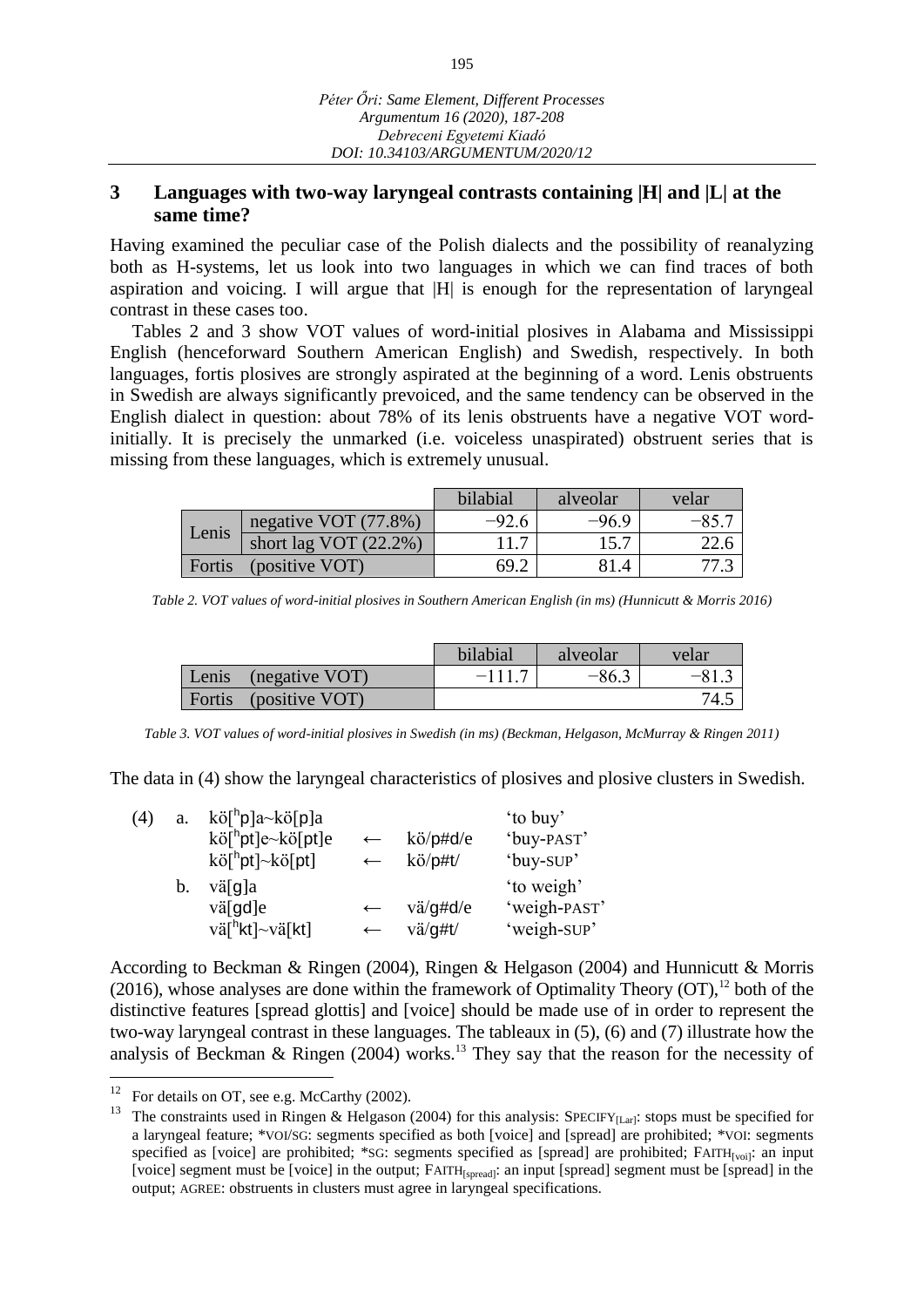both features in the phonology of these languages is that "if we take seriously the OT tenets of Richness of the Base and Lexicon Optimization, we will be forced to assume both [voice] and [spread] in input representations" (2004: 113). Richness of the Base states that there are no language-specific restrictions on the input, i.e. "[a]ny input that meets universal wellformedness criteria … is a possible input to the grammar of the language; it is the task of the language's grammar, by means of constraint ranking, to map any input onto a well-formed output." As for Lexicon Optimization, it insures that out of the several possible input forms that could be mapped to the desired output form, the one whose mapping to the output is the most harmonic (i.e. which is closest to the output form) should be assumed in the underlying representation (Beckman & Ringen 2004: 104–105).

Thus, as a result of accepting the above principles, the underlying representation of [k<sup>h</sup>]ub and [g]*ap* should be /k<sup>h</sup>/*ub* and /g/*ap*, respectively. This is also supported by the facts that word-initial plosives are phonetically either significantly prevoiced or strongly aspirated and that the amounts of voicing and aspiration are in proportion to speaking rate, an indicator of their also being phonological in nature (see Beckman, Helgason, McMurray & Ringen 2011 and Lehnert-LeHouillier 2009).

| $/k^{sg}/ub$                | <b>SPECIFY</b> | *VOI/SG | $FAITH_{[spread]}$ | $FATTH$ <sub>[voi]</sub> | $*_{SG}$ | $*$ VOI |
|-----------------------------|----------------|---------|--------------------|--------------------------|----------|---------|
| $[k]$ ub                    | $*!$           |         | $\ast$             |                          |          |         |
| $[g]$ ub                    |                |         | $*!$               | $\ast$                   |          | $\ast$  |
| $[k^{sg}]$ ub<br><b>IGF</b> |                |         |                    |                          | $\ast$   |         |
| $[g^{sg}]$ ub               |                | $*!$    |                    | $\ast$                   | $\ast$   | $\ast$  |
|                             |                |         |                    |                          |          |         |
| $/g^{sg}/ub$                | <b>SPECIFY</b> | *VOI/SG | $FAITH_{[spread]}$ | $FATTH$ <sub>[voi]</sub> | $*_{SG}$ | $*$ VOI |
| $[k]$ ub                    | $*!$           |         | $\ast$             | $\ast$                   |          |         |
| $[g]$ ub                    |                |         | $*!$               |                          |          | $\ast$  |
| $[k^{sg}]$ ub<br><b>IGF</b> |                |         |                    | $\ast$                   | $\ast$   |         |

(5) Swedish  $[k^h]$ *ub* 'cube'

(6) Swedish [g]*ap* 'mouth'

| $/k$ /ap         |               | <b>SPECIFY</b> | *VOI/SG  | $FAITH_{[spread]}$ | $FATTH$ <sub>[voi]</sub> | $*_{SG}$ | $*$ VOI |
|------------------|---------------|----------------|----------|--------------------|--------------------------|----------|---------|
|                  | [k]ap         | $*!$           |          |                    |                          |          |         |
| <b>LEF</b>       | $[g]$ ap      |                |          |                    | $\ast$                   |          | $\ast$  |
|                  | $[k^{sg}]$ ap |                |          | $*!$               |                          | $\ast$   |         |
|                  | $[g^{sg}]$ ap |                | $\ast$ [ | $\ast$             | $\ast$                   | $\ast$   | $\ast$  |
|                  |               |                |          |                    |                          |          |         |
| $/g$ /ap         |               | <b>SPECIFY</b> | *VOI/SG  | $FAITH_{[spread]}$ | $FATTH$ <sub>[voi]</sub> | $*_{SG}$ | $*VOI$  |
|                  | [k]ap         | $*!$           |          |                    | $\ast$                   |          |         |
| Lip <sup>1</sup> | $[g]$ ap      |                |          |                    |                          |          | $\ast$  |
|                  | $[k^{sg}]$ ap |                |          | $*!$               | $\ast$                   | $\ast$   |         |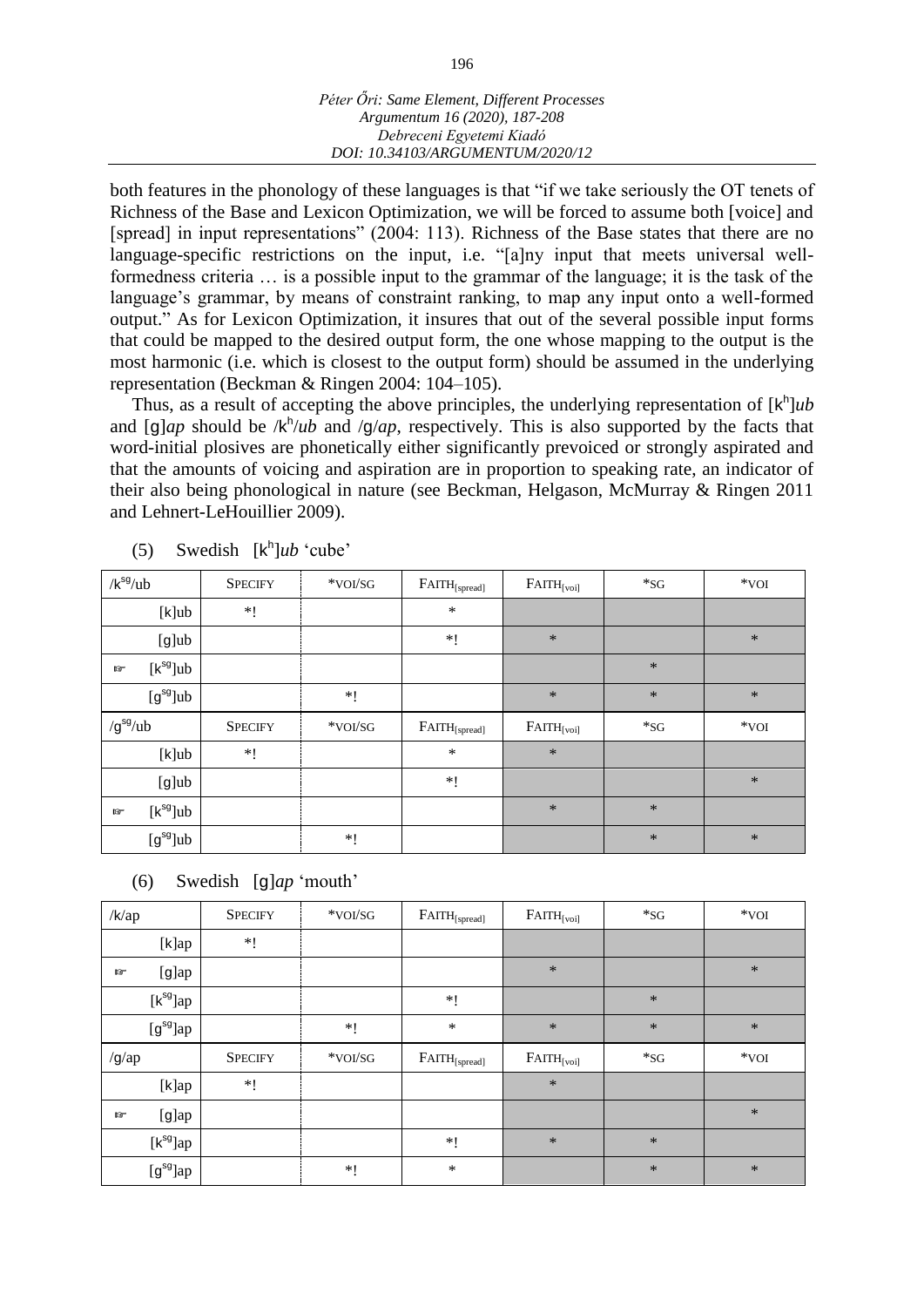| Swedish $k\ddot{o}[^{(h)}p]a + [d]e \rightarrow k\ddot{o}[^{(h)}pt]e$<br>(7)<br>'buy-PAST'<br>$v\ddot{a}[\mathsf{g}]a + [\mathsf{t}] \rightarrow v\ddot{a}[\mathsf{h}]\mathsf{k}\mathsf{t}$<br>'weigh-SUP' |              |                |         |                    |                          |          |        |  |  |
|------------------------------------------------------------------------------------------------------------------------------------------------------------------------------------------------------------|--------------|----------------|---------|--------------------|--------------------------|----------|--------|--|--|
| $k\ddot{o}/p^{sg}+d/e$                                                                                                                                                                                     | <b>AGREE</b> | <b>SPECIFY</b> | *VOI/SG | $FAITH_{[spread]}$ | $FATTH$ <sub>[voi]</sub> | $*_{SG}$ | $*VOI$ |  |  |
| kö[pt]e                                                                                                                                                                                                    |              | * *            |         | *                  | $\ast$                   |          |        |  |  |
| $k\ddot{o}$ [ $p^{sg}$ d]e                                                                                                                                                                                 | $*!*$        |                |         |                    |                          | *        | $\ast$ |  |  |
| kö[bd]e                                                                                                                                                                                                    |              |                |         | $*!$               | $\ast$                   |          | **     |  |  |
| $\mathbb{F}$ kö[p <sup>sg</sup> t <sup>sg</sup> ]e                                                                                                                                                         |              |                |         |                    | $\ast$                   | $***$    |        |  |  |
| $v\ddot{a}/g+t^{sg}/$                                                                                                                                                                                      | AGREE        | <b>SPECIFY</b> | *VOI/SG | $FAITH_{[spread]}$ | $FATTH$ <sub>[voi]</sub> | $*_{SG}$ | $*VOI$ |  |  |
| $v\ddot{a}$ [ $k^{sg}$ t]                                                                                                                                                                                  | $*!$         | $\ast$         |         | *                  | $\ast$                   | $\ast$   |        |  |  |
| vä[gt <sup>sg</sup> ]                                                                                                                                                                                      | $*$   $*$    |                |         |                    |                          | *        | $\ast$ |  |  |
| vä[gd]                                                                                                                                                                                                     |              |                |         | $*!$               |                          |          | $***$  |  |  |
| vä[k <sup>sg</sup> t <sup>sg</sup> ]<br>啼                                                                                                                                                                  |              |                |         |                    | $\ast$                   | $***$    |        |  |  |

Nevertheless, it can also be argued that there is no need for both laryngeal features in the phonology of Southern American English and Swedish, even in OT with its theory-specific principles, and we can assume that it is only [spread glottis] that insures the two-way laryngeal contrasts. <sup>14</sup> In this analysis, the marked stops are pronounced voiceless aspirated, and the unmarked ones as voiced. As to the fact that a laryngeally unspecified obstruent is phonetically realized as a voiced segment, it should be accounted for in the phonetics of the given language.<sup>15</sup>

Actually, Lexicon Optimization seems not to provide a strong basis for the necessity of two laryngeal features in the underlying representation either. According to McCarthy (2002: 78),

[a]s a learning strategy rather than as a principle of grammar, it is decisive only in situations where the learner has no evidence in the primary data about which potential underlying form is the 'actual' one. In fact, when there is real evidence for the underlying form—such as alternations within a paradigm learners must attend to that evidence and ignore lexicon optimization. …

Because lexicon optimization is only a learning strategy to be invoked when the evidence fails, it is illegitimate to use it to draw inferences and construct arguments about the synchronic grammars of adults.

Based on the above description, we can see that Lexicon Optimization is not a criterion that has to be met at all costs, which is why it might not be too advantageous to use it as an argument for

 $14$ <sup>14</sup> There *are* tendencies cross-linguistically for minimality requirements, e.g. regarding the minimum size of content words or the obligatory specification of consonants for place of articulation, probably for perceptual reasons (Péter Rebrus and Katalin Mády, personal communication); however, demanding that obstruents be specified for a laryngeal feature or element and redundantly representing contrasts in the phonology at the cost of sacrificing the principle of economy (see Beckman, Helgason, McMurray & Ringen 2011: 17–18) are a different issue. On the one hand, it would be unreasonable to assume a laryngeal feature or element in a language with only one obstruent series, whatever their physical realization. On the other hand, if a language has a two-way contrast, and even if the phonetic distance between its two sets of plosives is greater than usual, like in Swedish, it is not true that two distinctive features or melodic elements in the phonological representation can encode the contrast itself more effectively than one.

<sup>&</sup>lt;sup>15</sup> Significant degrees of phonetic variations in the realizations of unmarked obstruents in the same phonological environment have been empirically attested across languages that have been considered as prototypical examples of aspirating languages—see footnote 9 as well. It appears then that the explanation for these differences should not have to do with the phonological representation, which, in these cases, is unarguably the same.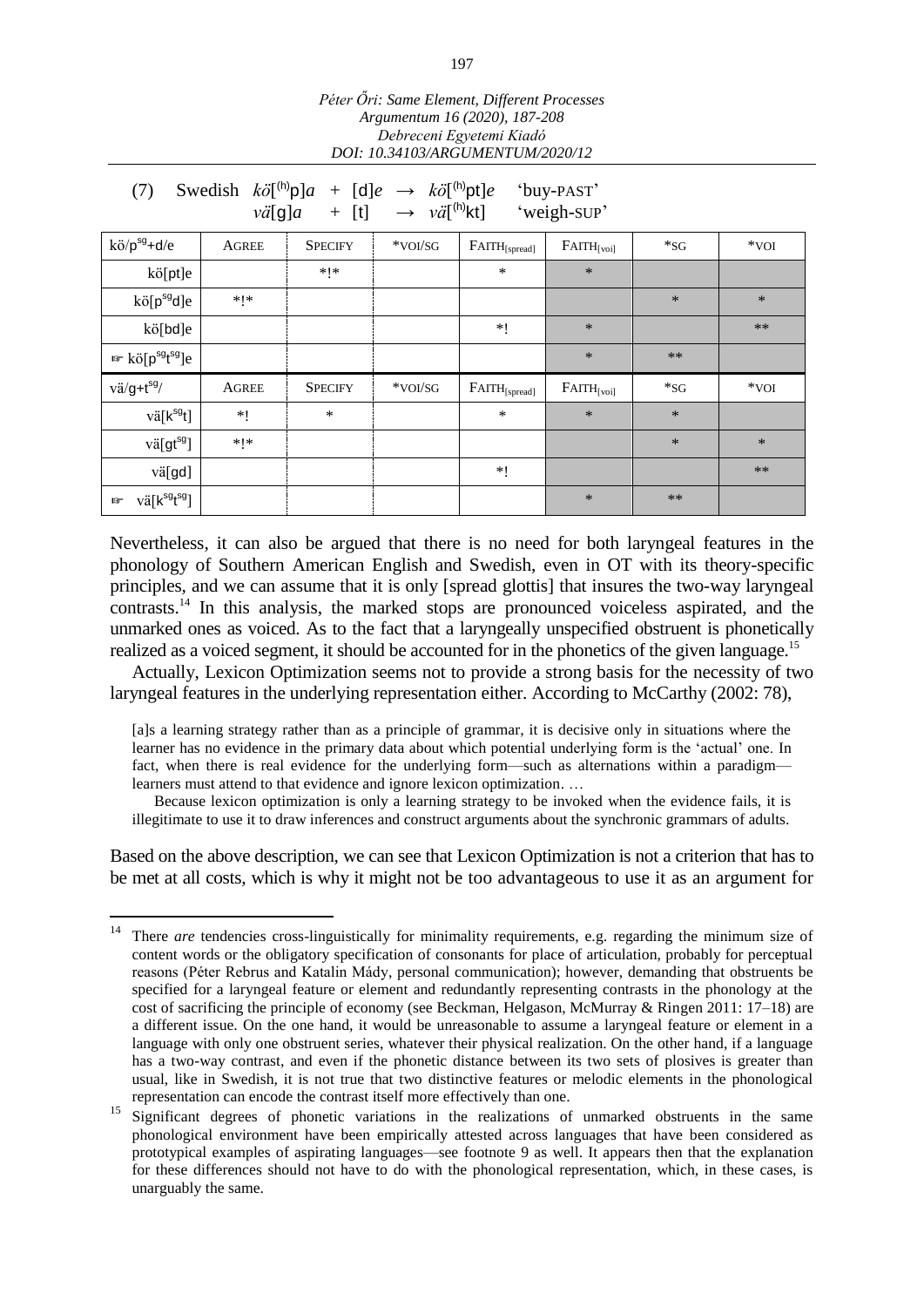the assumption of a laryngeal system, which would be extremely rare and would also violate the principle of economy.

Furthermore, negative support for the absence of voicing in the phonological representations in these languages can be that this feature does not play a phonologically active role in either language. Whereas laryngeal assimilation is not characteristic of Southern American English, the examples in (4) show that in Swedish, this process is restricted to the spreading of voicelessness/aspiration: in both *kö*/pd/*e* and *vä*/gt/ it is the "voiced" obstruent that undergoes assimilation regardless of its position relative to the other obstruent: their realizations will be kö[<sup>h</sup>pt]*e~kö*[pt]*e* and *vä*[<sup>h</sup>kt]~*vä*[kt], displaying both regressive and progressive assimilation.

Also, the data in (4) can be handled in OT as well without assuming [voice]. The tableaux in (8), (9) and (10) show an alternative analysis:  $SPECTF_{[Lar]}$  no longer needs to be ranked high (if it is necessary at all to assume this constraint to be universally present in languages), and \*VOI is ranked higher in order for voiced obstruents not to be required outputs in the language. Finally, the winning candidates that are unspecified for a laryngeal feature (i.e. the outputs of the tableaux in (9)) will be subject to phonetic voicing.

| $/k^{sg}/ub$                | *VOI/SG | $\ast$ VOI | $\text{FATH}_{[\text{spread}]}$ | $*_{SG}$ |
|-----------------------------|---------|------------|---------------------------------|----------|
| $[k]$ ub                    |         |            | $*!$                            |          |
| $[g]$ ub                    |         | $\ast$ !   | $\ast$                          |          |
| $[k^{sg}]$ ub<br><b>IGF</b> |         |            |                                 | $\ast$   |
| $[g^{sg}]$ ub               | *!      | $\ast$     |                                 | $\ast$   |
|                             |         |            |                                 |          |
| $/g^{sg}/ub$                | *VOI/SG | $*VOI$     | $\text{FATH}_{[\text{spread}]}$ | $*_{SG}$ |
| $[k]$ ub                    |         |            | *!                              |          |
| $[g]$ ub                    |         | *!         | $\ast$                          |          |
| $[k^{sg}]$ ub<br><b>F</b>   |         |            |                                 | $\ast$   |

(8) Swedish [k h ]*ub* 'cube'

#### (9) Swedish [g]*ap* 'mouth'

| $/k$ /ap  |               | *VOI/SG | $*VOI$  | $\text{FATH}_{[\text{spread}]}$ | $*_{SG}$ |
|-----------|---------------|---------|---------|---------------------------------|----------|
| 曰         | [k]ap         |         |         |                                 |          |
|           | $[g]$ ap      |         | *!      |                                 |          |
|           | $[k^{sg}]$ ap |         |         | $*!$                            | $\ast$   |
|           | $[g^{sg}]$ ap | $*!$    | $\ast$  | $\ast$                          | $\ast$   |
|           |               |         |         |                                 |          |
| $/g$ /ap  |               | *VOI/SG | $*$ voi | $\text{FATH}_{[\text{spread}]}$ | $*_{SG}$ |
| <b>IF</b> | [k]ap         |         |         |                                 |          |
|           | $[g]$ ap      |         | $*!$    |                                 |          |
|           | $[k^{sg}]$ ap |         |         | $*!$                            | $\ast$   |

⤷ voicing of the unmarked plosive in the phonetics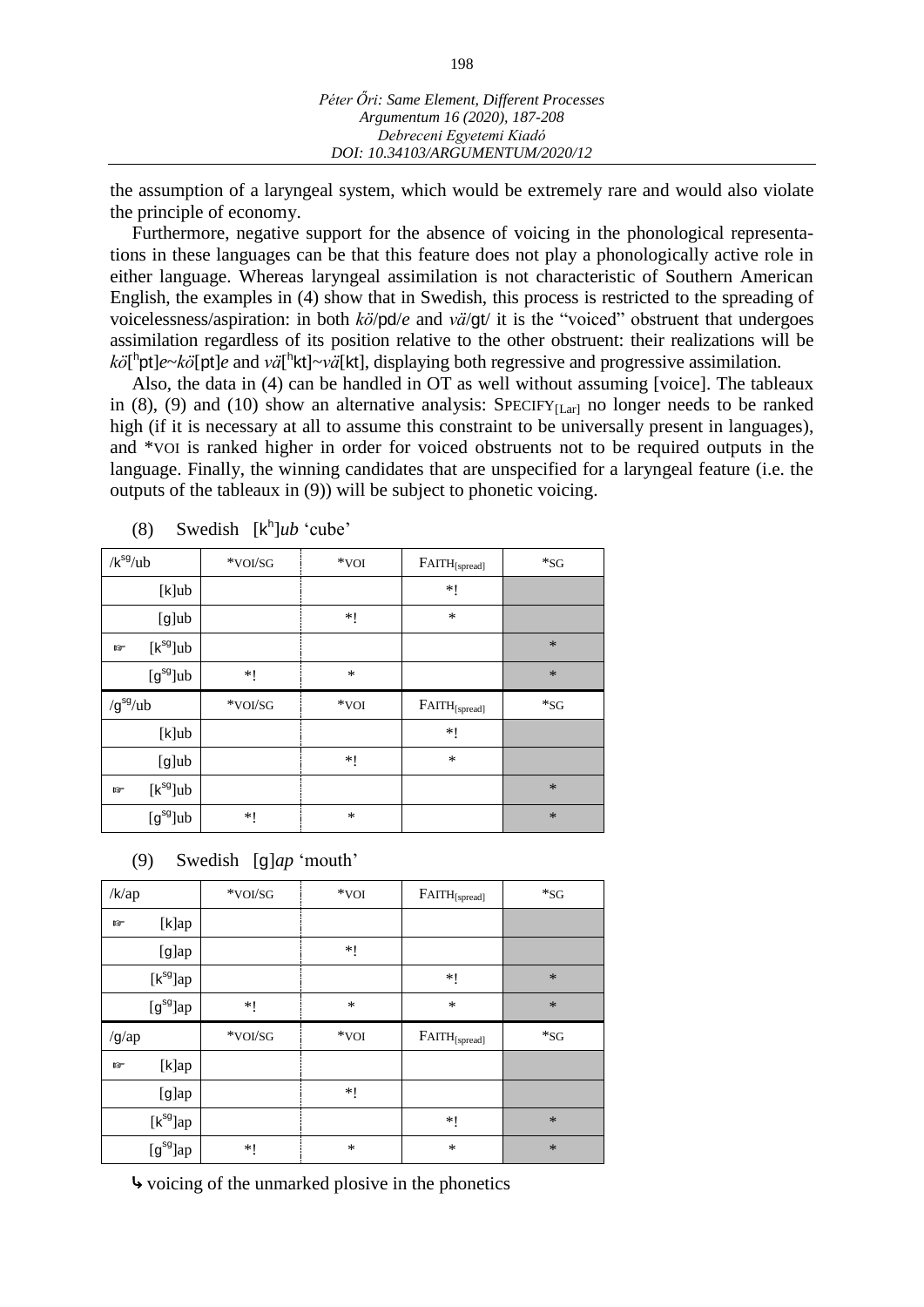|                                                                                                                                                                                                    | Argumentum 16 (2020), 187-208<br>Debreceni Egyetemi Kiadó<br>DOI: 10.34103/ARGUMENTUM/2020/12 |         |           |                                 |          |  |  |  |
|----------------------------------------------------------------------------------------------------------------------------------------------------------------------------------------------------|-----------------------------------------------------------------------------------------------|---------|-----------|---------------------------------|----------|--|--|--|
| (10) Swedish $k\ddot{o}[^{(h)}p]a + [d]e \rightarrow k\ddot{o}[^{(h)}pt]e$<br>'buy-PAST'<br>$v\ddot{a}[\mathbf{q}]a + [\mathbf{t}] \rightarrow v\ddot{a}[\mathbf{r}^{(h)}\mathbf{kt}]$ 'weigh-SUP' |                                                                                               |         |           |                                 |          |  |  |  |
| $k\ddot{o}/p^{sg}+d/e$                                                                                                                                                                             | AGREE                                                                                         | *VOI/SG | $*$ voi   | $\text{FATH}_{[\text{spread}]}$ | $*_{SG}$ |  |  |  |
| kö[pt]e                                                                                                                                                                                            |                                                                                               |         |           | *1                              |          |  |  |  |
| $k\ddot{o}$ [ $p^{sg}$ d]e                                                                                                                                                                         | *!*                                                                                           |         | ∗         |                                 | $\ast$   |  |  |  |
| kö[bd]e                                                                                                                                                                                            |                                                                                               |         | * *       | *                               |          |  |  |  |
| <sup>n</sup> kö[p <sup>sg</sup> t <sup>sg</sup> ]e                                                                                                                                                 |                                                                                               |         |           |                                 | $**$     |  |  |  |
| $v\ddot{a}/g+t^{sg}/$                                                                                                                                                                              | <b>AGREE</b>                                                                                  | *VOI/SG | $*$ voi   | $\text{FATH}_{[\text{spread}]}$ | $*_{SG}$ |  |  |  |
| vä[k <sup>sg</sup> t]                                                                                                                                                                              | *!                                                                                            |         |           | *                               | $\ast$   |  |  |  |
| vä[gt <sup>sg</sup> ]                                                                                                                                                                              | * *                                                                                           |         | ∗         |                                 | $\ast$   |  |  |  |
| vä[gd]                                                                                                                                                                                             |                                                                                               |         | $*$   $*$ | *                               |          |  |  |  |
| vä[k <sup>sg</sup> t <sup>sg</sup> ]<br>啼                                                                                                                                                          |                                                                                               |         |           |                                 | **       |  |  |  |

All in all, I hope to have shown in this section that even in OT, which has principles that appear to dictate the assumption of overspecification, we have no serious reason really to force two laryngeal features into the phonology of languages like Southern American English and Swedish. Although their plosives are indeed phonetically strongly aspirated or significantly voiced, the feature [spread glottis] or the element |H| will suffice to represent this contrast and to account for the potential laryngeal assimilations—for Element Theory-based analyses in Laryngeal Relativism applying one melodic element to distinguish the two obstruent series in Swedish, see Cyran (2017) and Balogné Bérces & Huszthy (2018).

#### **4 The case of Hungarian—from an L-language to an H-language**

Finally, let us examine the laryngeal characteristics of obstruents in Hungarian, used here to represent technically all languages traditionally categorized as L-systems.<sup>16</sup>

The examples in (11) illustrate why it appears self-evident that Hungarian should be analyzed as a true voicing language: On the one hand, word-initial, -medial and -final obstruents are phonetically either prevoiced or voiceless unaspirated (Maddieson 1984), as shown in (11a). On the other hand, as we can see from (11b–c), adjacent obstruents must agree in their laryngeal features (Szigetvári 1998), which can be achieved via the assimilation of an obstruent to the one following it, a phonological process in which voicing seems to play an active role—a voiced obstruent causes a preceding one to undergo voicing (see (11b)).

|  | $(11)$ a. [p] and 'pair'                                                                | $-$ [b]ar 'bar' |                                              |                                                                                          |
|--|-----------------------------------------------------------------------------------------|-----------------|----------------------------------------------|------------------------------------------------------------------------------------------|
|  |                                                                                         |                 | $a[p]a$ 'father' – A[b]a 'Aba (proper noun)' |                                                                                          |
|  | $\left[\frac{1}{2}   \rho  \right]$ 'swamp' – $\left[\frac{1}{2}   \rho  \right]$ 'leg' |                 |                                              |                                                                                          |
|  |                                                                                         |                 |                                              | b. $\frac{1}{a}/b$ + $\frac{7}{a}k \rightarrow \frac{1}{a}[\frac{b}{3}]a k$ 'shoe cover' |
|  |                                                                                         |                 |                                              | $k \dot{\epsilon}/p$ / + /g/aléria $\rightarrow$ ké[bg]aléria 'picture gallery'          |

<sup>16</sup> <sup>16</sup> Those L-languages that display word-final devoicing such as Russian can be considered as a laryngeal system identical to one of the two Polish dialects discussed above.

*Péter Őri: Same Element, Different Processes*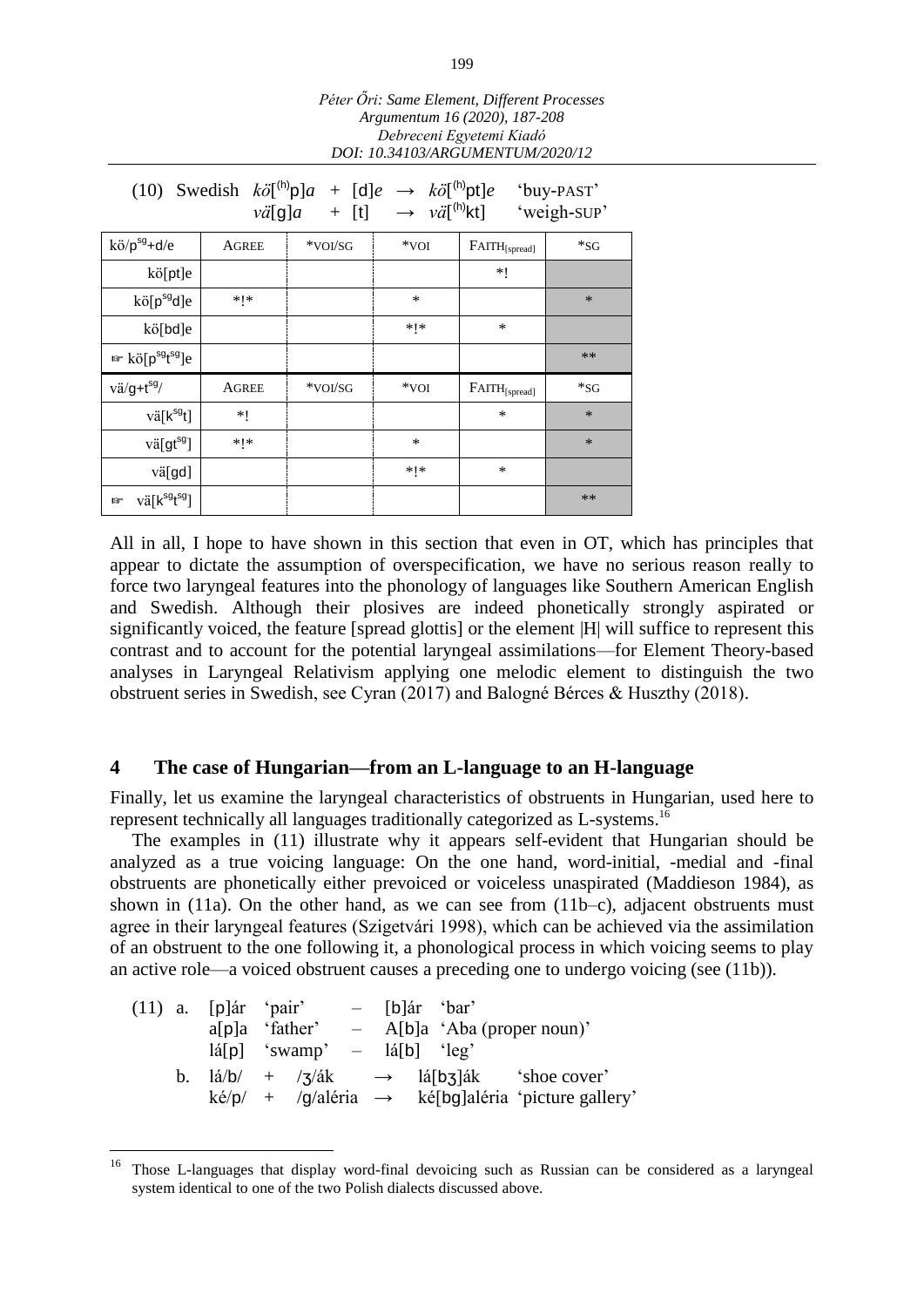| Péter Őri: Same Element, Different Processes<br>Argumentum 16 (2020), 187-208<br>Debreceni Egyetemi Kiadó<br>DOI: 10.34103/ARGUMENTUM/2020/12 |  |  |  |                        |                                                                             |  |
|-----------------------------------------------------------------------------------------------------------------------------------------------|--|--|--|------------------------|-----------------------------------------------------------------------------|--|
| c. $1a/b/ + /f/ej$                                                                                                                            |  |  |  | $\rightarrow$ lá[pf]ej | 'foot'<br>$k\acute{e}/p$ + /k/eret $\rightarrow$ ké[pk]eret 'picture frame' |  |

Phonetically, both voicing and voicelessness are capable of spreading in Hungarian; however, in the phonology of the language only one element, namely |L|, is assumed to represent laryngeal contrast in obstruents. That is, *ké*/pg/*aléria* → *ké*[bg]*aléria* can be understood as the spreading of the laryngeal element to the preceding obstruent unspecified for it (see (12a)). As for  $\frac{d}{\phi}$  /bf/*ej*  $\rightarrow$  *lá*[pf]*ej* though, the lack of the laryngeal element cannot spread.

To account for assimilation to voicelessness, Lombardi applies the constraint formulated in (13a), which states that the laryngeal node in an obstruent can be licensed only if the segment is followed by a sonorant in the same syllable (1995, 1999). If this condition is not fulfilled, the obstruent undergoes delaryngealization and will be realized as voiceless. In languages without word-final devoicing, an additional constraint will be needed to insure that an obstruent remains voiced at the end of a word even though the constraint in (13a) would not allow it. This is referred to as Final Exceptionality and abbreviated as in (13b). In the case of Hungarian, both of these constraints have to be slightly modified to fit the data. As  $|L|$  is licensed in the /g/ of Hun. *dogma*, for instance, where /g/ and /m/ do not belong to the same syllable, the licensing constraint applying in Hungarian should be the one in (14a). Also, the /b/ in *lá*/b#f/*ej* is delaryngealized to give the phonetic form *lá*[pf]*ej* (see (12b)), which means that Final Exceptionality does not protect its laryngeal element from being detached from the obstruent. In fact, the domain whose right edge Final Exceptionality refers to is not the word but the utterance; therefore, (14b) provides a more accurate description of the situation.



200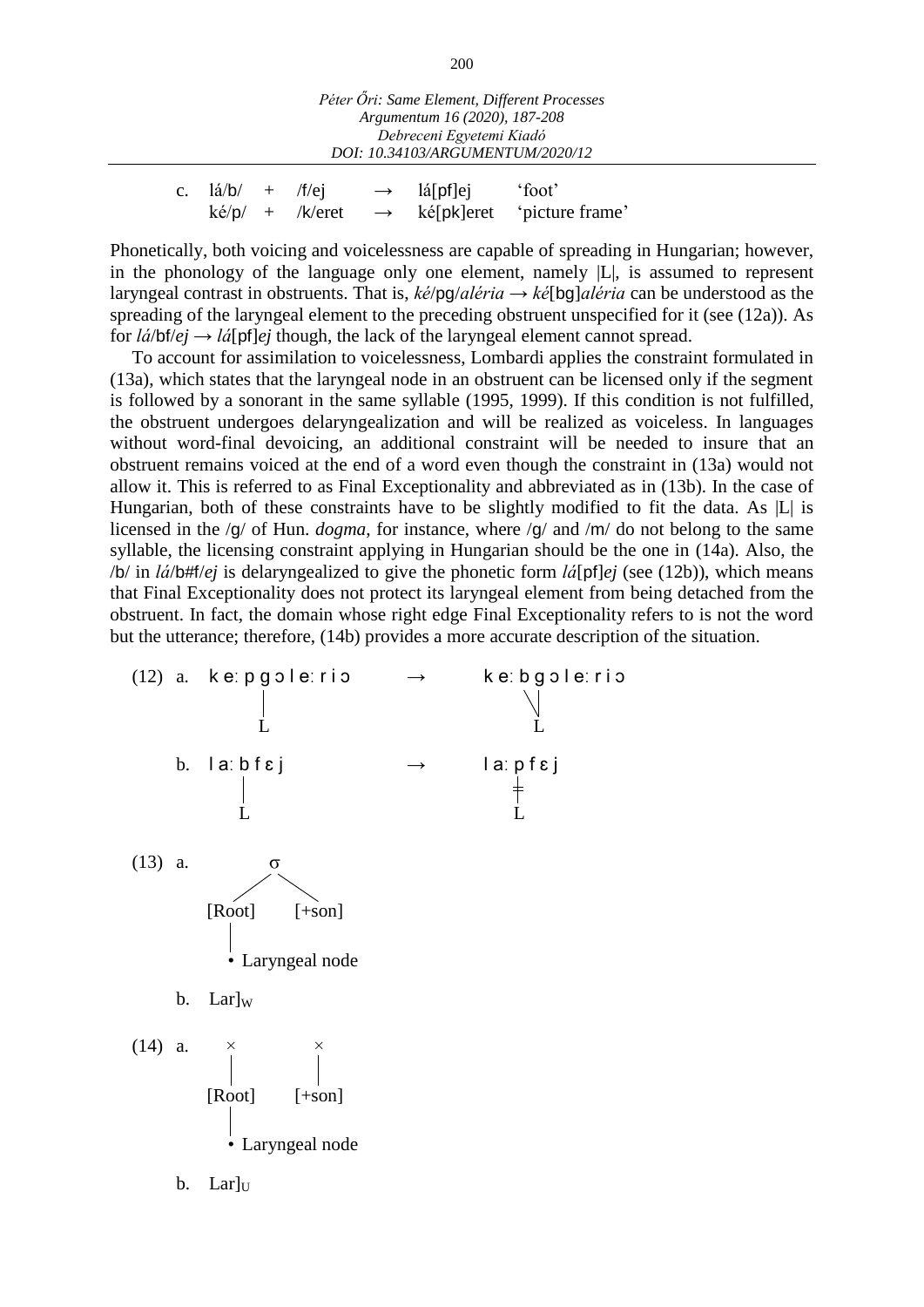Since, based on their position, obstruents in Hungarian trigger and undergo voice assimilation symmetrically,<sup>17</sup> the alternative analysis illustrated in (15) would work just as fine to account for the data. Here, the voiceless consonants contain |H|, and their voiced counterparts, unspecified for a laryngeal element, constitute the unmarked series. As for the relationship between the laryngeal specification of an obstruent in the phonology and its physical realization, it should be considered arbitrary as long as the two series of obstruents are phonetically well distinguishable. In Hungarian, segments with |H| are simply voiceless (and not distinctly aspirated), just like in Polish, whereas the realization of |H|-lessness is phonetic voicing.

The constraints in (14) apply in (15) as well. In this analysis the spreading of "voicing" can be understood as the |H| in an obstruent not being licensed before another, laryngeally unspecified, obstruent, resulting in its delaryngealization and its phonetic realization as a voiced segment (see (15a)). If, however, the second member of an obstruent cluster contains the laryngeal element, it can spread to the first one, making it voiceless. Assimilation to voicelessness is exemplified in (15b).

(15) a. ke:pgole:rio 
$$
\rightarrow
$$
 ke:bgole:rio  
\n $\parallel$   
\nH  
\nb. la: bfej  $\rightarrow$  la: pfej  
\n $\parallel$   
\nH  
\nH  
\nH

In this section, I claimed that Hungarian can be reanalyzed as an H-language, along with other languages traditionally considered as L-systems. In fact, in the case of these languages, it seems not to matter which obstruent series is taken to be laryngeally marked as, phonetically speaking, the spreading of both voicing and voicelessness occurs symmetrically; so, one process can be analyzed as the spreading of a laryngeal element, whereas the other as the lack of its licensing.

#### **5 Consequences**

The possibility of assuming (only) |H| in languages with two-way laryngeal contrasts has been investigated above—in "well-behaved" L-systems, like Hungarian, where it means the replacement of |L|; in languages such as Southern American English and Swedish, in which cases |L| can be gotten rid of, leaving only |H| in the system; and in the two main Polish dialects, which can be uniformly analyzed as H-systems, despite the potential difference in the realizations of their word-final obstruents. The clear advantage of this reanalysis is that one element is sufficient to represent a laryngeal contrast between two obstruent series in any

 $17\,$ <sup>17</sup> There are three consonants in Hungarian which participate in laryngeal assimilation only partly: /h/ triggers devoicing but does not undergo voicing before a voiced obstruent; /v/ cannot cause another segment to become voiced, but it can get devoiced; and /j/ seems to behave as an obstruent and becomes voiceless if it is preceded by a voiceless consonant and not followed by a vowel. (For a detailed discussion on these segments, see Szigetvári 1998). The behavior of these consonants does not complicate the situation further in the alternative analysis to follow.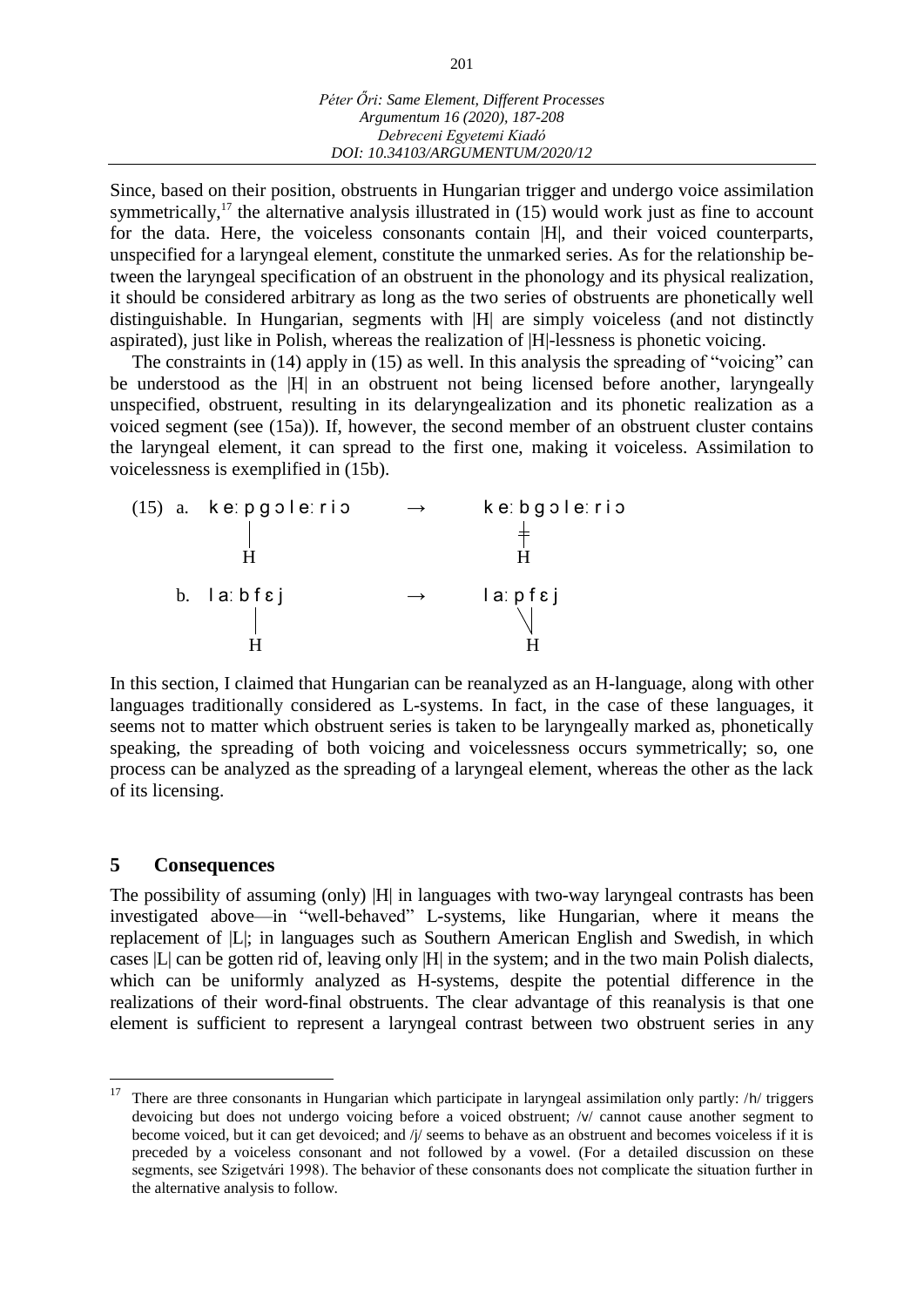202

aspirating and voicing language. Now, for example, Hungarian and English no longer differ in their laryngeal elements but in the phonological processes targeting |H| in the two languages.

Normally, if a system is simplified in one respect, it becomes more complex in another. Nonetheless, the simplification achieved by reducing the number of the possible laryngeal elements to one in languages with two sets of obstruents does not require a greater complexity in other areas. To begin with, let us consider some stipulations concerning the behavior of the elements |L| and |H|, which have been around for a while, giving the illusion of a solid basis which current typologies can be built on. However, as soon as we examine data across languages a little more, we can realize that these regularities are tendencies only, so eliminating |L| does not decrease the explanatory power of the analysis.

First off, it is commonly regarded as an axiom that the presence of  $|L|$  in a laryngeal system, which is to be assumed if the language has consistently prevoiced obstruents, implies voice assimilation (van Rooy & Wissing 2001). Without accepting the Laryngeal Relativism view, it is quite puzzling to account for the fact that lenis plosives are indeed strongly prevoiced in Southern American English, Swedish and Italian, and voicing does not spread in these languages. Even if we agree that the former two should be simply taken as H-languages (after all, it does not go against phonetic reality, as their fortis plosives are strongly aspirated), Italian still causes trouble as its voiceless plosives are only slightly aspirated, which is why it is reasonable to consider it an L-language without voice assimilation (see the data in Huszthy 2019a).<sup>18</sup> This suggests that even though in the vast majority of the languages,  $|L|$  is bound to spread, this does not *have to* be the case. As for the spreading of |H|, on the other hand, it has been characterized as rare or even nonexistent (see e.g. Lombardi 1999: 299). Infrequent as it might be, we can still find examples of its occurrence other than in the Swedish cases above: for instance, in Yorkshire English (e.g. in *live performance*, the final obstruent of *live* becomes a fortis, i.e. not only is it pronounced voiceless, but other phonetic cues (such as the length of the preceding vowel) also show that it is actually a fortis fricative, making the word homophonous with *life*) (Wetzels & Mascaró 2001)—for a detailed analysis of the phenomenon, see Balogné Bérces (2017).

Furthermore, we can observe tendencies regarding the direction of the spreading of laryngeal features as well. According to van Rooy & Wissing, "regressive voicing assimilation is not just a 'rule' that should be stipulated [but] an inherent consequence, even property, of the distinctive feature [voice]" (or the element |L|) (2001: 310), whereas spreading appears not to be as characteristic of |H|<sup>19</sup> (Lombardi 1999: 299). Nevertheless, as the Yorkshire English dialect illustrates, |H| can cause regressive assimilation; moreover, it is also capable of spreading forward—as can be seen in Swedish and the Dutch example in (16a) (Ouddeken 2019) as well as in Frisian words like the one in (16b) (Visser 2019a). Frisian and Afrikaans provide further examples of the rightward spreading of voicelessness, as an alternative to the leftward spreading of voicing, which can apply across word boundaries (targeting /d/-initial function words in Frisian and very frequently used function words or the onset in /s#b/ sequences in

<sup>&</sup>lt;sup>18</sup> For an alternative laryngeal analysis of Italian, see Huszthy (2019a) or Huszthy (2019b).<br><sup>19</sup> In Backley (2011) or Huber & Belogné Bérees (2010), the developing of a sonorant fo

In Backley (2011) or Huber & Balogné Bérces (2010), the devoicing of a sonorant following an aspirated obstruent (e.g. in [ ]*ide*) is analyzed as the consequence of phonological spreading. However, I will not take this allophonic variant to be the result of a phonological process but rather a purely phonetic means of realizing the fortisness of the preceding obstruent (as do Balogné Bérces & Huszthy (2018)).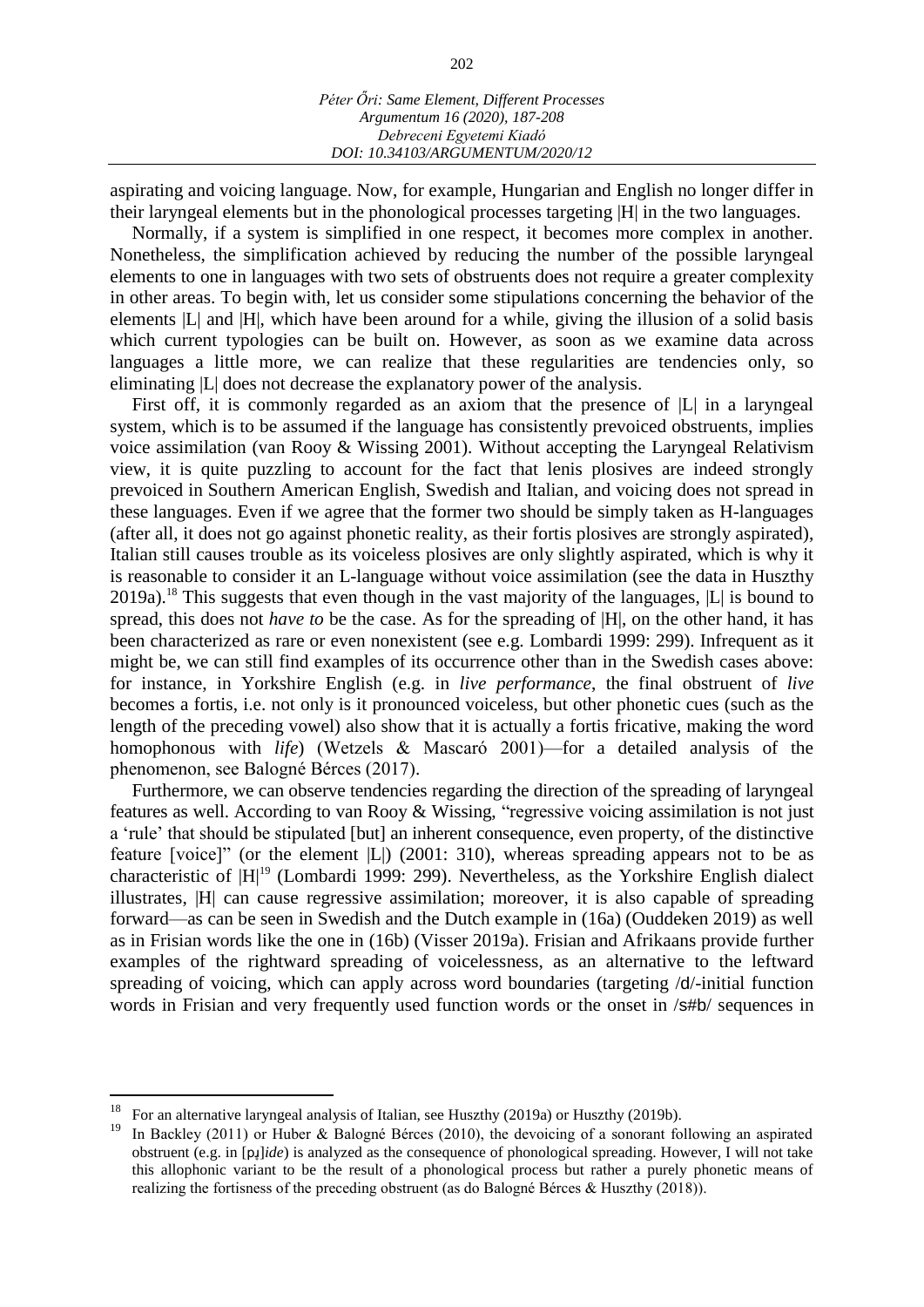Afrikaans) (Visser 2019b and Wissing 2019), in which cases the process is not necessarily morphologically conditioned (see  $(16c-d)$ ).<sup>20</sup>

|  | $(16)$ a. Dutch   | $kla/p \# d/e$                            | $\rightarrow$ klass help klass have been as |                       | 'clap-PAST'   |
|--|-------------------|-------------------------------------------|---------------------------------------------|-----------------------|---------------|
|  | b. Frisian $(I)$  | ba/k#d/e                                  | $\rightarrow$ ba[kt]e                       |                       | 'bake-PAST'   |
|  | c. Frisian $(II)$ | wa/t#d/an                                 | $\rightarrow$ walt t an                     | $\rightarrow$ walt]an | 'what then'   |
|  | d. Afrikaans      | $o$ /p#d/ie                               | $\rightarrow$ o[p t]ie <sup>21</sup>        |                       | 'on the'      |
|  |                   | toet/s#b/egin $\rightarrow$ toet[s p]egin |                                             |                       | 'test begins' |

The above data suggest that although we can identify general tendencies in connection with the spreading of  $|H|$  and  $|L|$ , it is clearly not true that regularities regarding the obligatoriness of laryngeal assimilation or the direction of spreading follow from some "inherent property" of the elements. It appears that the existence of this wide range of laryngeal phenomena in languages with two-way contrasts supports the less restrictive view of Hale & Reiss on phonology, namely that "the best way to gain an understanding of the computational system of phonology is to assume that the substance of phonological entities is *never* relevant to how they are treated by the computational system" (2000: 162, emphasis in original)—for details, also see Reiss (2017). In this theory, labeled as "Substance Free Phonology (SFP)," no reference should be made to the physical characteristics of phonological units or to concepts arising from these properties such as markedness or well-formedness when specifying

According to an anonymous reviewer, the laryngeal element does not exhibit rightward spreading in these cases; rather, the voicelessness of the second obstruents of the clusters in (16a–b) can be explained with reference to allomorphic variation, whereas the reason for their lack of voicing in (16c–d) is that they occur in a nonvoicing environment. Taking Swedish as an example of an aspirating language with bidirectional laryngeal assimilation, I am going to show that it is unjustifiable to claim that this phenomenon is simply the absence of passive voicing. To begin with, we cannot avoid analyzing regressive assimilation as phonological spreading in Swedish. In Polish, where the phonetic cue of the laryngeal property of an obstruent is primarily the presence vs. absence of voicing, regressive voice assimilation can be considered a coarticulatory, i.e. purely phonetic, process (e.g. the second obstruent in  $\langle dx/u \rangle$  + [tx]*u* 'breath-GEN-SG' can be thought of as blocking the voicing of the one preceding it) (see Cyran 2017). However, in Swedish, the possibility to realize e.g. the /g/ in *vä*/g#t/ 'weigh-SUP' as a preaspirated voiceless segment (*vä*[kt]~*vä*[ h kt]) indicates that it must have actually obtained |H|. As for the progressive version of the process (which is rare but attested, e.g. Indic \*/lab<sup>h</sup>+ta/  $\rightarrow$  Sanskrit /labd<sup>h</sup>a/ 'grasped (adj.)' (Iverson & Salmons 1995)), it can also be regarded as phonological spreading in Swedish; unlike in English, which is also often used to exemplify progressive devoicing (for a discussion on the issue, see Balogné Bérces & Huszthy 2018): In words like Eng. *ma*[ʧ ]*ox*, the fortis obstruent has a voice-inhibiting effect on the following lenis (which tends not to be strongly voiced word-initially anyway), but it does eventually not become fortis, i.e.  $[p^h]$ , so the assimilation is phonetic in nature. In Swedish, on the other hand, even though the realization of the obstruent cluster in  $k\ddot{o}/p\#d/e$  'buy-PAST' as  $\lceil h \rangle$  does not reflect unambiguously whether |H| has spread onto the /d/, or the preceding voiceless consonant has simply blocked passive voicing, the latter scenario seems untenable in a language where lenis obstruents do not require a strong voicing environment to be phonetically fully voiced. Also, we have no reason to apply in this case an alternative analysis like that of Szigetvári (2020), who states that fortis+fortis clusters are not allowed in English (see the  $2<sup>nd</sup>$  paragraph of footnote 26 too)—words like  $v \ddot{a}$ <sup>[h</sup>kt] prove that there is no such constraint in Swedish. All in all, assuming a phonological regressive and a phonetic progressive laryngeal assimilation in this language would not be more advantageous than considering the phenomenon a uniformly phonological bidirectional process. Finally, the Swedish data also show that stems and suffixes alike can display allomorphic alternation, so the process is not sensitive to the morpheme type but to which morpheme contains the marked obstruent.

<sup>&</sup>lt;sup>21</sup> It should be noted though that regressive voice assimilation is reported to be more probable here, resulting in the form *o*[b d]*ie* (Wissing 2019).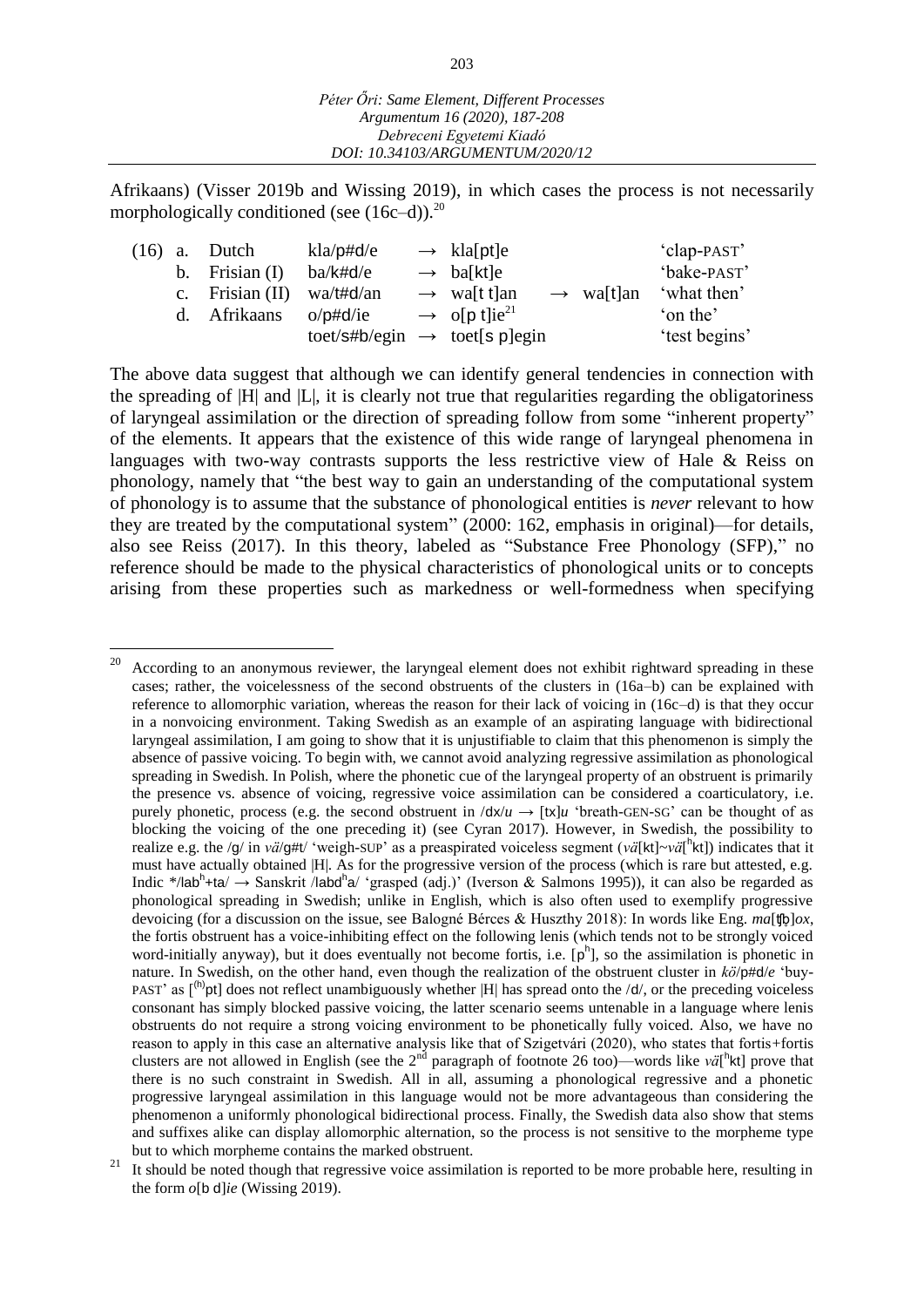computationally possible phonological processes allowed by UG. Reiss illustrates it with the following example:

let's assume that there are human languages that show word-final obstruent devoicing and languages that do not, but no languages that show word-final obstruent *voicing*. A theory of phonology is *substance free* if it *cannot* capture such apparently true generalizations, and it is not substance free if it can (2017: 425, emphases in original).

In the SFP view, the nonexistence of phonological systems in which final obstruents are neutralized to voiced segments should not be accounted for in the phonology as it can be explained as the result of extragrammatical effects such as ease of articulation, i.e. on a phonetic basis. Likewise, it is not the responsibility of the phonological grammar to tell in the case of other patterns too whether they are attested or not and to predict tendencies observed cross-linguistically, which normally have physical or psychological reasons.

So, if we examine laryngeal processes in a substance-free framework, we should take the relationship between aspiration or voicing and its behavior in a linguistic system to be arbitrary. Consequently, both the spreading and the nonspreading of a licensed laryngeal element and, in the former case, both the backward and the forward spreading thereof should be considered phonologically possible. As far as the frequency of each process is concerned across languages, it can be assumed to be more or less justified on a physical or psychological basis, the exploration of which would fall beyond the scope of this paper; however, interestingly, these factors do not prohibit or dictate any of the mentioned processes but make some of them rarer than the others at most.<sup>22</sup> Therefore, the freedom offered by SFP seems not only advantageous but also necessary for a comprehensive account of laryngeal phenomena. Therefore, getting rid of  $|L|$  and applying  $|H|$  instead<sup>23</sup> will not reduce the explanatory power of the analysis since either way we need to stipulate for a given language whether laryngeal assimilation is possible and, if so, what its direction is.

As a result, we end up with a new typology of languages, which is summarized in Table 4. First, languages can be grouped according to whether |H| can be licensed in any position or only before sonorants. The other aspect of categorization is related to the direction of the spreading of the laryngeal element. In this way, we can distinguish the following language types: (1) |H| is licensed in any position and does not spread (e.g. English<sup>24, 25</sup>); (2) |H| is licensed in any position and spreads (leftward<sup>26</sup>) (e.g. Yorkshire English); (3) |H| is licensed in

<sup>22</sup> What appears to be computationally possible but will be ruled out outside the phonology is a licensingrelated process: presonorant delaryngealization in words like Ger. /k H /*asse* 'checkout' or /k H /*lasse* 'class.'

<sup>&</sup>lt;sup>23</sup> Cyran (2016) also suggests that laryngeal categories may be substance-free, which makes it possible that both voicing and aspirating languages contrast their obstruent series using one and the same category ([blue] in his example) instead of [voice] and [spread glottis] (or |L| and |H|).

<sup>&</sup>lt;sup>24</sup> The fact that, for example, the /v/ in *leave home* is likely to be realized as [f] is not an instance of the spreading of |H|. It if were, *leave* would become homophonous with *leaf*, which it does not (the lenisness of /v/ will be maintained through other phonetic cues than voicedness, e.g. the longer duration of the preceding vowel). The phonetic voicelessness of the /v/ in *leave home* is due to the lack of a voicing environment.

<sup>&</sup>lt;sup>25</sup> See the  $2<sup>nd</sup>$  paragraph of footnote 26.

Laryngeal assimilation, and consonant harmony in general (as opposed to vowel harmony), "shows a relatively strong bias towards right-to-left directionality, which has been explained in terms of speech planning, as the speaker harmonizes in anticipation of an upcoming segment" (Finley 2017: 4). Therefore, I expect that progressive laryngeal assimilation in a language implies its regressive counterpart.

I do not treat English as a language with progressive assimilation only as the phonotactic constraint requiring the past tense/past participle morpheme *-ed* and the plural/possessive/3rd person singular present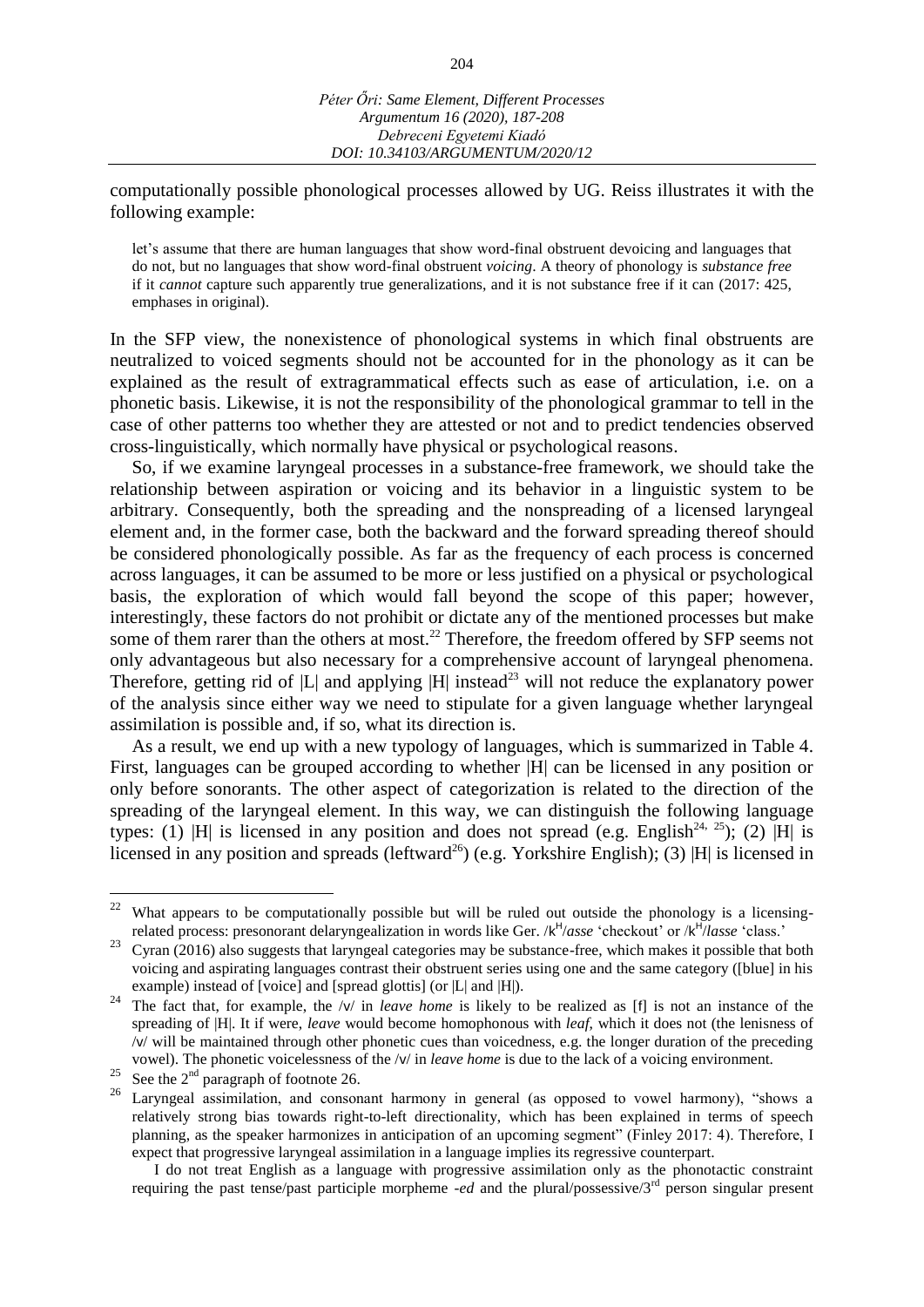any position and can spread in both directions (e.g. Swedish<sup>27</sup>); (4) |H| is licensed only in presonorant position and does not spread (e.g. German); (5) |H| is licensed only in presonorant position and spreads (leftward) (e.g. Russian or Hungarian<sup>28</sup>). Finally, bidirectional spreading is logically impossible if the licensing of |H| is not independent of its position: if a segment is delaryngealized before an obstruent, it cannot spread its laryngeal element rightward.

| Licensing of  H         | Spreading of  H             | Example            |
|-------------------------|-----------------------------|--------------------|
|                         | none                        | English            |
| independent of position | unidirectional (regressive) | Yorkshire English  |
|                         | bidirectional               | Swedish            |
|                         | none                        | German             |
| before sonorants        | unidirectional (regressive) | Russian, Hungarian |
|                         | bidirectional: not possible |                    |

*Table 4. The alternative typology of languages with two obstruent series*

#### **6 Conclusion**

 $\overline{a}$ 

In this paper, my goal was to show through the cases of Cracow Polish and Warsaw Polish, Southern American English and Swedish as well as Hungarian that the element |H| is sufficient to represent laryngeal contrast in languages with two obstruent series regardless of whether they are currently categorized as aspirating or true voicing languages. Consequently, we can get rid of |L| as a laryngeal prime, possibly simplifying the systems of elements and making phonological representations more uniform.

At the same time, this reduction seems to come free, without any actual trade-off in other aspects of the analysis. As to what follows phonologically from applying one laryngeal element instead of the other in a particular language, the answer is nothing really. |H| does not necessarily spread, and if it does, its direction is not obvious. We can also find languages in which it is reasonable to assume  $|L|$ , but, as opposed to the general tendencies observed crosslinguistically, its presence in the system does not imply voice assimilation. Therefore, the stipulations that are made regarding the spreading of |H| in the analysis proposed in this paper have to be made anyway even if we work with two laryngeal elements.

Furthermore, the present analysis requires that we accept Laryngeal Relativism, the view stating that the relationship between the phonological representation of a laryngeal contrast

tense morpheme *-s* to agree in their laryngeal specifications with that of the final obstruent of the stem is limited to these cases only, where it seems to be rather the faithfulness of the stem competing against the faithfulness of the suffix than the rightward spreading of a laryngeal feature qua phonological process. Or, as has been pointed out recently, there is actually no phonological evidence that the obstruents in words like *wished* are both fortis, i.e. it could be analyzed as /wɪ[d/, where the morpheme *-ed* is a lenis obstruent in a nonvoicing environment. For details, see Szigetvári (2020).

<sup>&</sup>lt;sup>27</sup> Italian can be regarded as belonging to category (1), just like English, as laryngeal assimilation is not characteristic of the language. However, it is worth noting that when it does occur, it is rather voicelessness that appears to spread, both backward and forward (for data, see Huszthy 2019a: 76–79), so it shows a tendency to behave like a type (3) language—Huszthy (2019b), in fact, claims that Italian and Swedish belong to the same category, though based on a different analysis than the one proposed in this paper.

<sup>&</sup>lt;sup>28</sup> What sets apart the two languages is that the Utterance-Final Exceptionality in (14b) applies in Hungarian, while in Russian it does not (so Russian has laryngeal neutralization at the end of utterances too).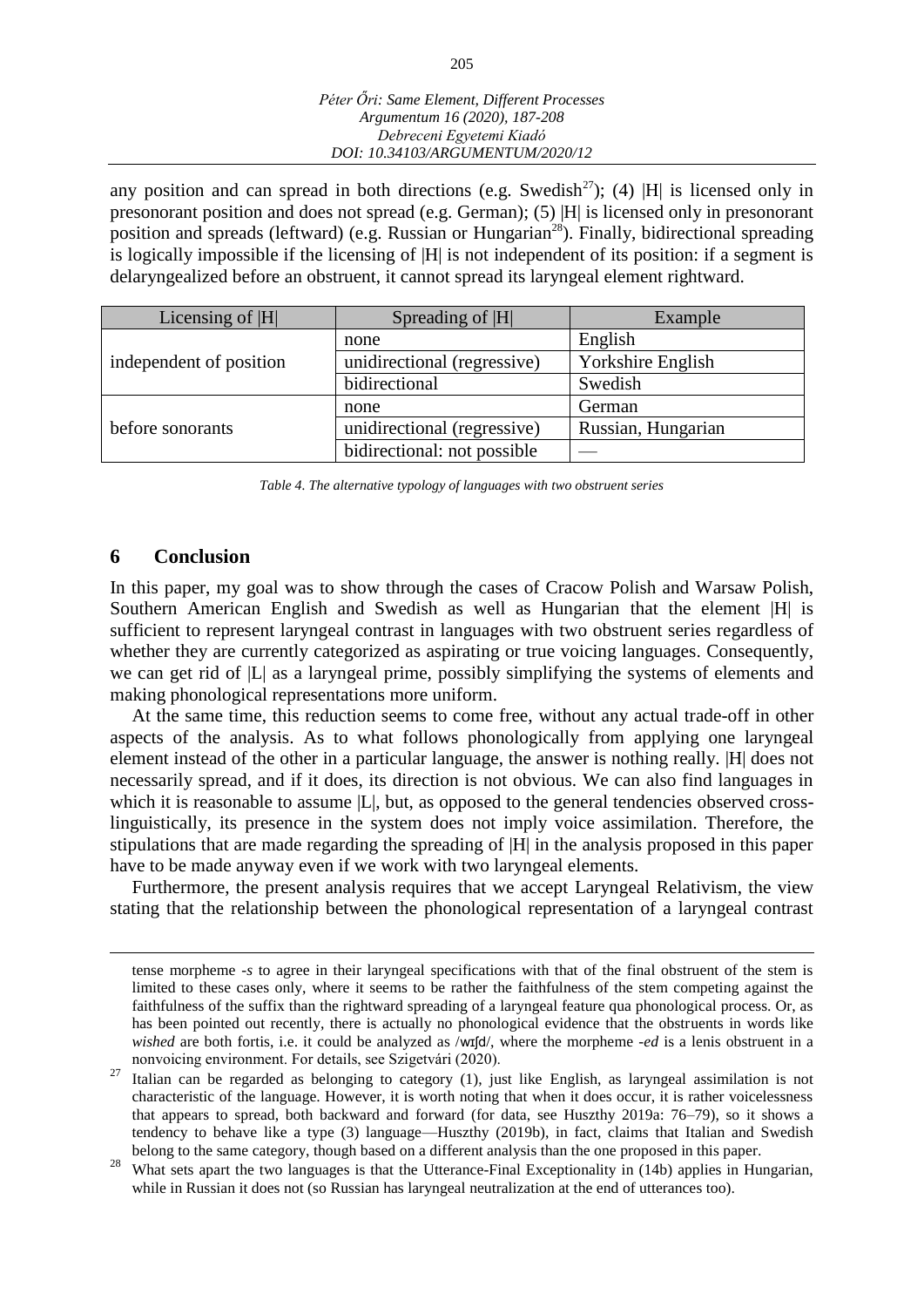and its physical realization should be regarded as highly arbitrary. However, that it is not given a name in some analyses does not mean that there is no arbitrariness in the phonetic interpretation of the laryngeal elements and the lack thereof even in these approaches—let us consider, for instance, how in H-languages obstruents can undergo passive voicing differently (see footnote 9), or how |H| can represent various degrees of aspiration in, say, English and Icelandic (see Figure 3). That is, the principle of Laryngeal Relativism is actually inevitable to some extent in any analysis.

Finally, a result of simplifying the laryngeal analysis of aspirating and voicing languages by taking them all to be H-systems is an alternative typology summarized in Table 4.

#### **References**

- Árnason, K. (1980): *Quantity in Historical Phonology: Icelandic and Related Cases*. Cambridge: Cambridge University Press.
- Backley, P. (2011): *An Introduction to Element Theory*. Edinburgh: Edinburgh University Press.
- Backley, P. (2012): Variation in Element Theory. *Linguistic Variation* 12(1), 57–102. <https://doi.org/10.1075/lv.12.1.03bac>
- Balogné Bérces, K. (2017): *A News Feedem a Facebookon*: fonológiaalapú laringális nyelvtipológia. *Nyelvtudományi Közlemények* 113, 147–166. [https://doi.org/10.15776](https://doi.org/10.15776/NyK.2017.113.5) [/NyK.2017.113.5](https://doi.org/10.15776/NyK.2017.113.5)
- Balogné Bérces, K. & Huszthy, B. (2018): Laryngeal Relativism predicts Italian. *Yearbook of the Poznań Linguistic Meeting* 4, 153–177.<https://doi.org/10.2478/yplm-2018-0007>
- Beckman, J., Helgason, P., McMurray, B. & Ringen, C. (2011): Rate Effects on Swedish VOT: Evidence for Phonological Overspecification. *Journal of Phonetics* 39(1), 39–49. <https://doi.org/10.1016/j.wocn.2010.11.001>
- Beckman, J., Jessen, M. & Ringen, C. (2013): Empirical Evidence for Laryngeal Features: Aspirating vs. True Voicing Languages. *Journal of Linguistics* 49(2), 259–284. <https://doi.org/10.1017/S0022226712000424>
- Beckman, J. & Ringen, C. (2004): Contrast and Redundancy in OT. In: Chand, V., Kelleher, A., Rodríguez, A.J. & Schmeiser, B. (eds.): *Proceedings of the West Coast Conference on Formal Linguistics* 23. Somerville, MA: Cascadilla Press, 101–114.
- Cyran, E. (2011): Laryngeal realism and laryngeal relativism: Two voicing systems in Polish? *Studies in Polish Linguistics* 6, 45–80.
- Cyran, E. (2014): *Between Phonology and Phonetics: Polish Voicing*. (*Studies in Generative Grammar 118*.) Berlin: Mouton de Gruyter.<https://doi.org/10.1515/9781614515135>
- Cyran, E. (2016): *Laryngeal Relativism. Why? And what now?* Paper presented at the Thirteenth Old World Conference in Phonology (OCP13), Budapest, January 13–16, 2016.
- Cyran, E. (2017): 'Voice' languages with no [voice]? Some consequences of Laryngeal Relativism. *Acta Linguistica Academica* 64(4), 477–511. [https://doi.org/10.1556/2062](https://doi.org/10.1556/2062.2017.64.4.1) [.2017.64.4.1](https://doi.org/10.1556/2062.2017.64.4.1)
- Finley, S. (2017): Locality and harmony: Perspectives from artificial grammar learning. *Language and Linguistics Compass* 11(1). <https://doi.org/10.1111/lnc3.12233>
- Hale, M. & Reiss, C. (2000): "Substance Abuse" and "Dysfunctionalism": Current Trends in Phonology. *Linguistic Inquiry* 31(1), 157–169. <https://doi.org/10.1162/002438900554334>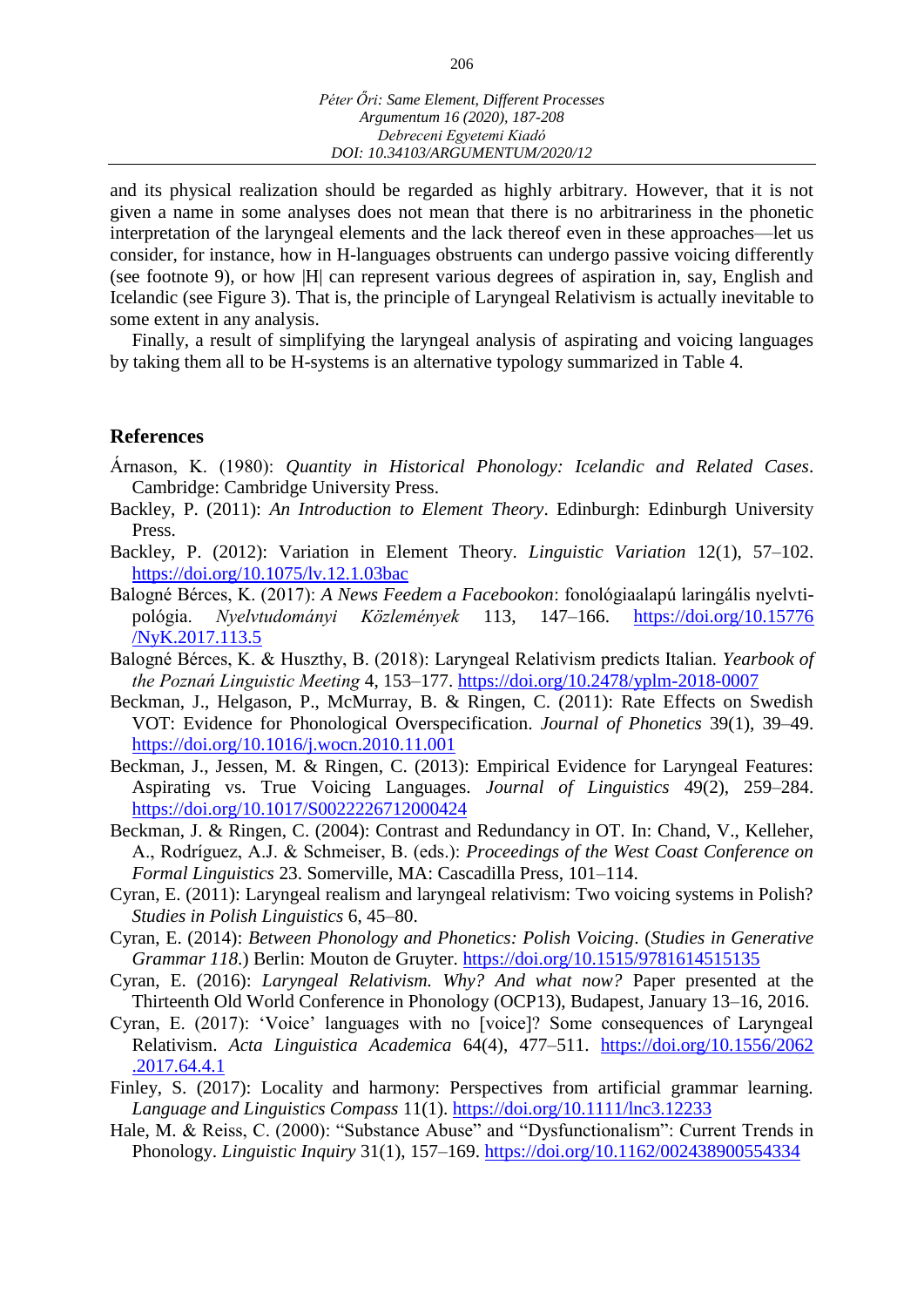- Halle, M. & Stevens, K.N. (1971): A Note on Laryngeal Features. *MIT Laboratory of Electronics Quarterly Progress Report* 101, 198–213.
- Harris, J. & Lindsey, G. (1995): The elements of phonological representation. In: Durand, J. & Katamba, F. (eds.): *Frontiers of Phonology: Atoms, Structures, Derivations*. Harlow, Essex: Longman, 34–79.
- Honeybone, P. (2005): Diachronic evidence in segmental phonology: the case of obstruent laryngeal specifications. In: van Oostendorp, M. & van de Weijer, J. (eds.): *The Internal Organization of Phonological Segments*. Berlin: Mouton de Gruyter, 319–354. <https://doi.org/10.1515/9783110890402.317>
- Huber, D. & Balogné Bérces, K. (2010): [voice] and/versus [spread glottis] in the modified Leiden model. *Acta Linguistica Hungarica* 57(4), 444–457. [https://doi.org/10.1556/ALing](https://doi.org/10.1556/ALing.57.2010.4.6) [.57.2010.4.6](https://doi.org/10.1556/ALing.57.2010.4.6)
- van der Hulst, H. (2015): The Laryngeal Class in RcvP and Voice phenomena in Dutch. In: Caspers, J., Chen, Y., Heeren, W., Pacilly, J., Schiller, N.O. & van Zanten, E. (eds.): *Above and Beyond the Segments: Experimental linguistics and phonetics*. Amsterdam: John Benjamins Publishing Company, 323–349.<https://doi.org/10.1075/z.189.26hul>
- Hunnicutt, L. & Morris, P.A. (2016): Prevoicing and Aspiration in Southern American English. *University of Pennsylvania Working Papers in Linguistics* 22(1), 214–224.
- Huszthy, B. (2019a): *How can Italian phonology lack voice assimilation?* PhD dissertation, Pázmány Péter Catholic University, Budapest.
- Huszthy, B. (2019b): *Is Italian Swedish? An uncommon look at Italian laryngeal phonology*. Talk delivered at the Government Phonology Round Table 2019 (GPRT2019), Vienna, June 14–15, 2019.
- Iverson, G.K. & Salmons, J.C. (1995): Aspiration and laryngeal representation in Germanic. *Phonology* 12(3), 369–396. <https://doi.org/10.1017/S0952675700002566>
- Ladefoged, P. & Disner, S.F. (2012): *Vowels and Consonants*, 3<sup>rd</sup> edition. Malden, MA/Oxford: Wiley–Blackwell.
- Lehnert-LeHouillier, H. (2009): Phonetic and Phonological Aspects of Liquid Devoicing in Thai, Hungarian, and American English Stop-Liquid Sequences. In: Lehnert-LeHouillier, H. & Fine, A.B. (eds.): *University of Rochester Working Papers in the Language Sciences* 5(1), 49–68.
- Lombardi, L. (1995): Laryngeal Neutralization and Syllable Wellformedness. *Natural Language and Linguistic Theory* 13(1), 39–74. <https://doi.org/10.1007/BF00992778>
- Lombardi, L. (1999): Positional Faithfulness and Voicing Assimilation in Optimality Theory. *Natural Language and Linguistic Theory* 17(2), 267–302. [https://doi.org/10.1023/A](https://doi.org/10.1023/A:1006182130229) [:1006182130229](https://doi.org/10.1023/A:1006182130229)
- Maddieson, I. (1984): *Patterns of sounds*. Cambridge: Cambridge University Press. <https://doi.org/10.1017/CBO9780511753459>
- McCarthy, J.J. (2002): *A Thematic Guide to Optimality Theory*. New York: Cambridge University Press. <https://doi.org/10.1017/CBO9780511613333>
- Ouddeken, N. (2019): Voice assimilation. *Taalportaal*. Retrieved March 2, 2020, from [http://www.taalportaal.org/taalportaal/topic/pid/topic\\_20150901170010494](http://www.taalportaal.org/taalportaal/topic/pid/topic_20150901170010494)
- Reiss, C. (2017): Substance Free Phonology. In: Hannahs, S.J. & Bosch, A.R.K. (eds.): *The Routledge Handbook of Phonological Theory*. London: Routledge, 425–452. [https://doi.org](https://doi.org/10.4324/9781315675428-15) [/10.4324/9781315675428-15](https://doi.org/10.4324/9781315675428-15)
- Ringen, C. & Helgason, P. (2004): Distinctive [voice] does not Imply Regressive Assimilation: Evidence from Swedish. *International Journal of English Studies* 4(2), 53–71.